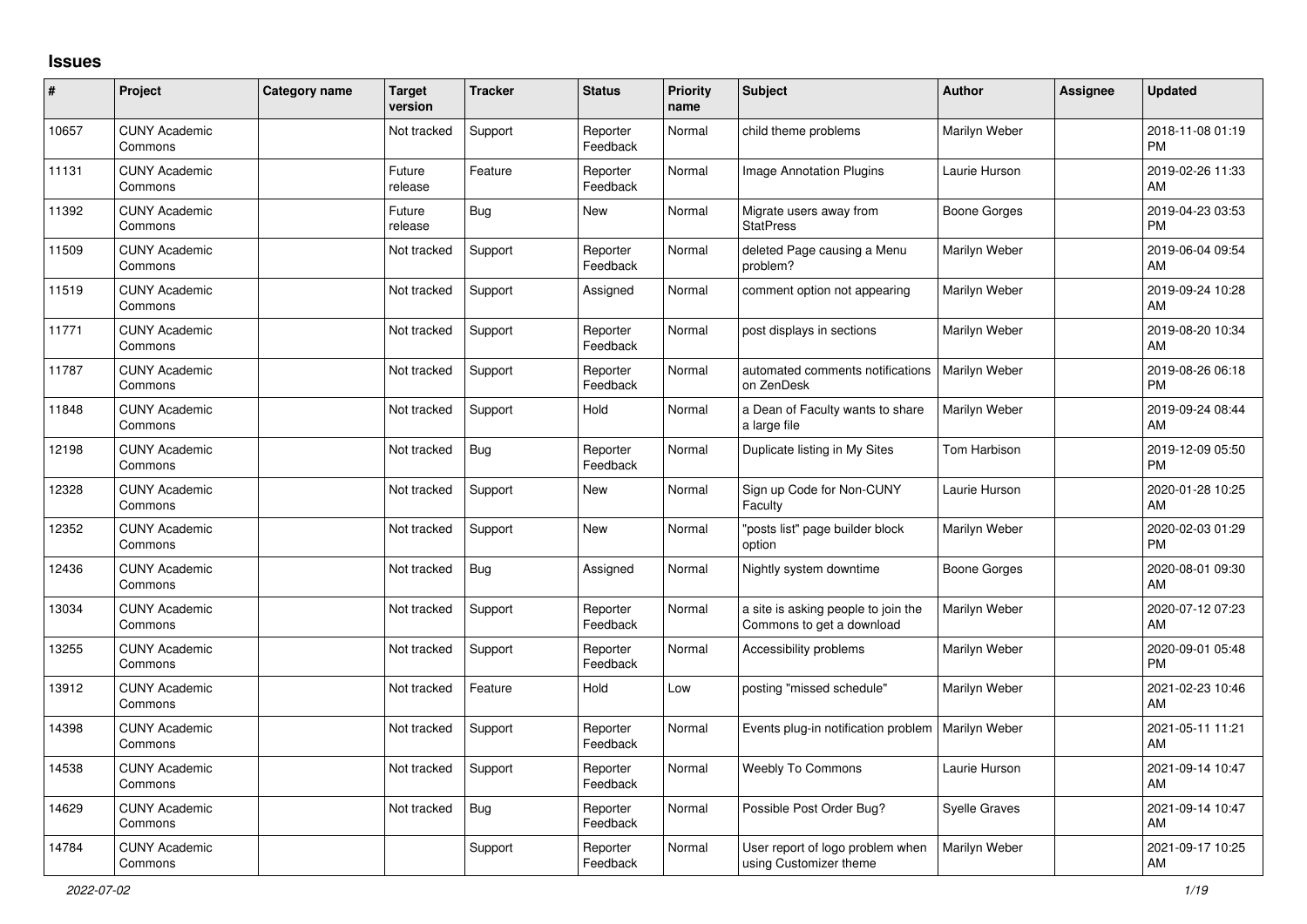| ∦     | Project                         | <b>Category name</b> | <b>Target</b><br>version | <b>Tracker</b> | <b>Status</b>        | Priority<br>name | <b>Subject</b>                                                       | <b>Author</b>           | <b>Assignee</b> | <b>Updated</b>                |
|-------|---------------------------------|----------------------|--------------------------|----------------|----------------------|------------------|----------------------------------------------------------------------|-------------------------|-----------------|-------------------------------|
| 14792 | <b>CUNY Academic</b><br>Commons |                      |                          | <b>Bug</b>     | <b>New</b>           | Normal           | Inconsistent email notifications<br>from gravity forms               | Raffi<br>Khatchadourian |                 | 2021-10-04 01:50<br><b>PM</b> |
| 14842 | <b>CUNY Academic</b><br>Commons |                      | Not tracked              | Support        | Reporter<br>Feedback | Normal           | Question about widgets and block<br>editor                           | Gina Cherry             |                 | 2021-10-06 03:01<br><b>PM</b> |
| 14900 | <b>CUNY Academic</b><br>Commons |                      | Not tracked              | Support        | Reporter<br>Feedback | Normal           | previous theme?                                                      | Marilyn Weber           |                 | 2021-10-25 10:31<br>AM        |
| 14936 | <b>CUNY Academic</b><br>Commons |                      |                          | <b>Bug</b>     | <b>New</b>           | Normal           | Commons websites blocked by<br>SPS campus network                    | Laurie Hurson           |                 | 2021-11-03 03:57<br><b>PM</b> |
| 14940 | <b>CUNY Academic</b><br>Commons |                      |                          | <b>Bug</b>     | <b>New</b>           | Normal           | Discrepancy between Commons<br>profile "sites" and actual # of sites | Laurie Hurson           |                 | 2021-11-08 11:09<br>AM        |
| 15045 | <b>CUNY Academic</b><br>Commons |                      |                          | Support        | <b>New</b>           | Normal           | no result for KCeL in the search<br>box on the commons               | Marilyn Weber           |                 | 2021-12-10 11:29<br><b>AM</b> |
| 15169 | <b>CUNY Academic</b><br>Commons |                      | 2.0.3                    | Support        | Reporter<br>Feedback | Normal           | new Prelude website zipfiles for<br>custom theme and other files.    | Marilyn Weber           |                 | 2022-06-29 11:32<br>AM        |
| 15176 | <b>CUNY Academic</b><br>Commons |                      | Not tracked              | Support        | Reporter<br>Feedback | Normal           | Archiving Q Writing & Old<br>Wordpress Sites on the Commons          | Laurie Hurson           |                 | 2022-02-08 10:28<br>AM        |
| 15260 | <b>CUNY Academic</b><br>Commons |                      |                          | Support        | Reporter<br>Feedback | Normal           | Diacritical markings   European<br><b>Stages</b>                     | Marilyn Weber           |                 | 2022-02-04 08:16<br>AM        |
| 15370 | <b>CUNY Academic</b><br>Commons |                      |                          | Support        | Reporter<br>Feedback | Normal           | All-in-One Event Calendar?                                           | Marilyn Weber           |                 | 2022-02-17 11:03<br>AM        |
| 15565 | <b>CUNY Academic</b><br>Commons |                      |                          | Support        | <b>New</b>           | Normal           | Events - send updates to an email<br>listserv                        | Marilyn Weber           |                 | 2022-03-10 01:06<br><b>PM</b> |
| 15613 | <b>CUNY Academic</b><br>Commons |                      | 2.0.3                    | Feature        | Reporter<br>Feedback | Normal           | Adding "Passster" plugin                                             | Laurie Hurson           |                 | 2022-06-29 11:32<br>AM        |
| 15655 | <b>CUNY Academic</b><br>Commons |                      | 2.0.3                    | Support        | Reporter<br>Feedback | Normal           | Event Aggregator plugin?                                             | Marilyn Weber           |                 | 2022-06-29 11:32<br><b>AM</b> |
| 15685 | <b>CUNY Academic</b><br>Commons |                      |                          | Support        | <b>New</b>           | High             | problem with chrome?                                                 | Marilyn Weber           |                 | 2022-04-25 03:40<br><b>PM</b> |
| 15757 | <b>CUNY Academic</b><br>Commons |                      |                          | Bug            | <b>New</b>           | Normal           | Members # do not match                                               | Laurie Hurson           |                 | 2022-03-30 04:52<br><b>PM</b> |
| 15816 | <b>CUNY Academic</b><br>Commons |                      | Not tracked              | Support        | New                  | Normal           | slow loading at SPS                                                  | Marilyn Weber           |                 | 2022-04-05 01:26<br><b>PM</b> |
| 15923 | <b>CUNY Academic</b><br>Commons |                      | Not tracked              | Feature        | Reporter<br>Feedback | Normal           | <b>Bellows Plugin Adjustments</b>                                    | Laurie Hurson           |                 | 2022-04-20 10:10<br>AM        |
| 16099 | <b>CUNY Academic</b><br>Commons |                      |                          | Support        | Reporter<br>Feedback | Normal           | request for Newsletter Glue                                          | Marilyn Weber           |                 | 2022-05-13 12:14<br><b>PM</b> |
| 16290 | <b>CUNY Academic</b><br>Commons |                      |                          | Feature        | Reporter<br>Feedback | Normal           | Add Table Of Contents Block<br>plug-in                               | Raffi<br>Khatchadourian |                 | 2022-06-24 10:26<br>AM        |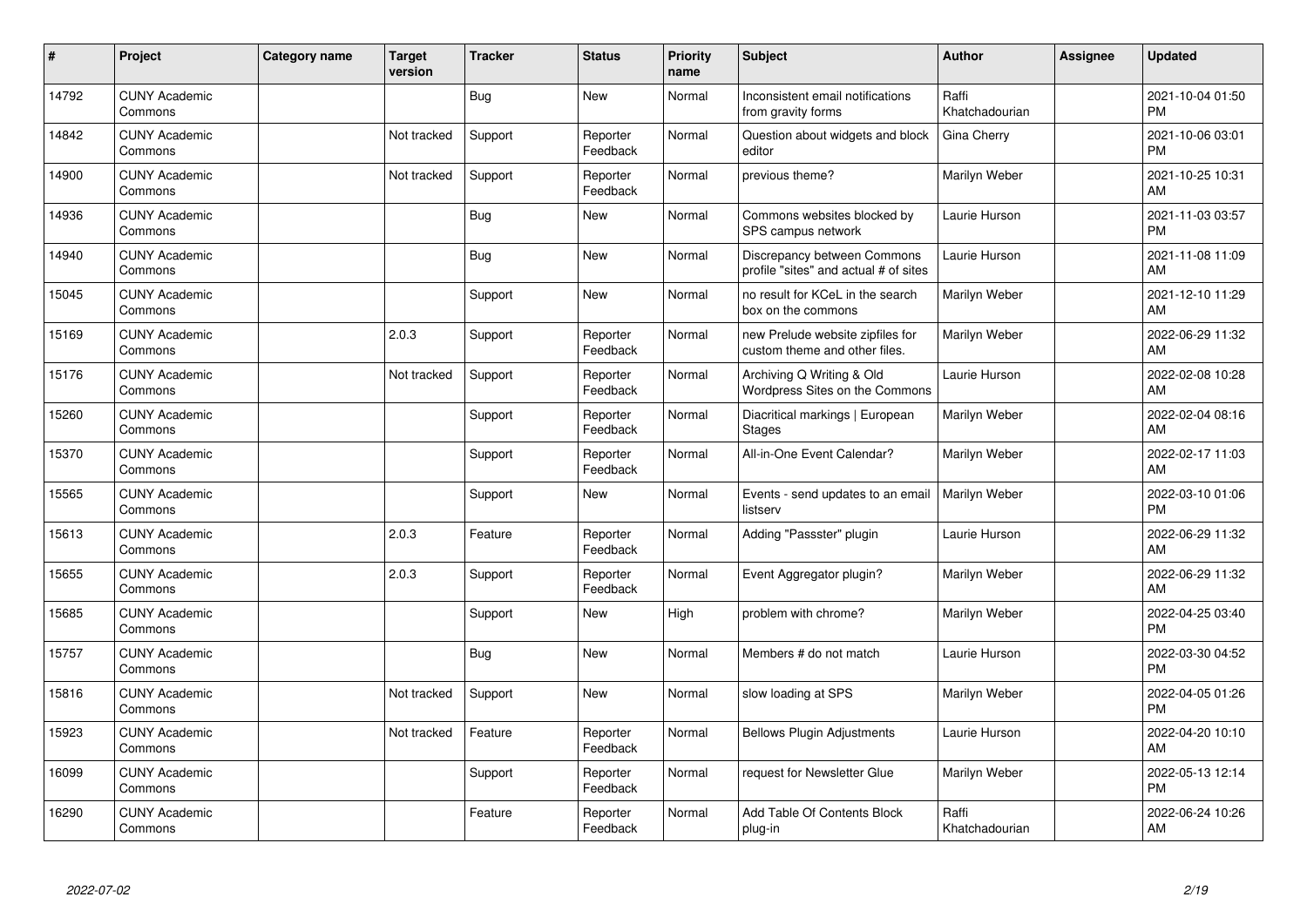| $\pmb{\#}$ | Project                                                                 | <b>Category name</b> | <b>Target</b><br>version | <b>Tracker</b> | <b>Status</b>        | Priority<br>name | <b>Subject</b>                                                                             | <b>Author</b>           | <b>Assignee</b>     | <b>Updated</b>                |
|------------|-------------------------------------------------------------------------|----------------------|--------------------------|----------------|----------------------|------------------|--------------------------------------------------------------------------------------------|-------------------------|---------------------|-------------------------------|
| 16294      | <b>CUNY Academic</b><br>Commons                                         |                      |                          | <b>Bug</b>     | <b>New</b>           | Urgent           | CAC is down                                                                                | Raffi<br>Khatchadourian |                     | 2022-06-27 02:00<br>PM.       |
| 16318      | <b>CUNY Academic</b><br>Commons                                         |                      |                          | <b>Bug</b>     | New                  | Normal           | Unable to Access block editor or<br>embed YouTube videos in new<br>pages, in one site only | <b>Syelle Graves</b>    |                     | 2022-07-01 06:53<br><b>PM</b> |
| 2576       | <b>NYCDH Community</b><br>Site                                          |                      |                          | Bug            | Hold                 | Low              | Test Next Button in Javascript<br><b>Tutorial Under Activities</b>                         | Mark Newton             | Alex Gil            | 2013-05-18 02:55<br><b>PM</b> |
| 2577       | <b>NYCDH Community</b><br>Site                                          |                      |                          | Feature        | Assigned             | Low              | Investigate Potential to Add Links<br>to the Forum                                         | <b>Mark Newton</b>      | Alex Gil            | 2013-05-16 09:40<br><b>PM</b> |
| 11968      | JustPublics@365<br>MediaCamp                                            |                      |                          | Feature        | <b>New</b>           | Normal           | Nanoscience Retractable Display<br>Unit                                                    | Donald Cherry           | Bonnie<br>Eissner   | 2021-02-19 08:50<br>AM        |
| 9207       | <b>CUNY Academic</b><br>Commons                                         |                      | Future<br>release        | Support        | Reporter<br>Feedback | Normal           | display dashboards made in<br>Tableau?                                                     | Marilyn Weber           | Boone<br>Gorges     | 2018-04-10 10:42<br>AM        |
| 10368      | <b>CUNY Academic</b><br>Commons                                         |                      | Future<br>release        | Feature        | Assigned             | Normal           | Use ORCID data to populate<br>academic profile page                                        | Stephen Francoeur       | Boone<br>Gorges     | 2018-09-25 01:53<br><b>PM</b> |
| 10678      | <b>CUNY Academic</b><br>Commons                                         |                      | Not tracked              | Bug            | Reporter<br>Feedback | High             | Newsletter Plugin Not Sending<br>Out Newsletters                                           | Mark Webb               | Boone<br>Gorges     | 2019-09-16 09:38<br><b>PM</b> |
| 12911      | <b>CUNY Academic</b><br>Commons                                         |                      | Not tracked              | Feature        | <b>New</b>           | Normal           | Block access to xmlrpc.php based<br>on User-Agent                                          | <b>Boone Gorges</b>     | Boone<br>Gorges     | 2020-06-09 05:12<br>PM.       |
| 13949      | <b>CUNY Academic</b><br>Commons                                         |                      | Not tracked              | Bug            | New                  | Normal           | Continued debugging of runaway<br>MySQL connections                                        | <b>Matt Gold</b>        | Boone<br>Gorges     | 2021-09-14 10:42<br>AM        |
| 14504      | <b>CUNY Academic</b><br>Commons                                         |                      | Not tracked              | Publicity      | Reporter<br>Feedback | Normal           | Adding showcases to home page<br>menu                                                      | Laurie Hurson           | Boone<br>Gorges     | 2022-01-19 03:26<br><b>PM</b> |
| 15883      | <b>CUNY Academic</b><br>Commons                                         |                      | 2.1.0                    | Feature        | New                  | Normal           | Release BPGES update                                                                       | Boone Gorges            | Boone<br>Gorges     | 2022-05-26 10:39<br>AM        |
| 16092      | <b>CUNY Academic</b><br>Commons                                         |                      | Future<br>release        | Feature        | Hold                 | Normal           | Don't show main site in Site<br>search results                                             | Boone Gorges            | Boone<br>Gorges     | 2022-05-17 03:12<br><b>PM</b> |
| 16307      | <b>CUNY Academic</b><br>Commons                                         |                      |                          | Bug            | New                  | Normal           | Add brief messaging to<br>accept/decline group membership<br>requests                      | Matt Gold               | Boone<br>Gorges     | 2022-06-27 06:13<br><b>PM</b> |
| 2618       | <b>NYCDH Community</b><br>Site                                          |                      |                          | Bug            | Assigned             | Low              | Mark blogs as spam when created   Matt Gold<br>by users marked as spam                     |                         | Boone<br>Gorges     | 2013-06-09 11:38<br><b>PM</b> |
| 12062      | AD/O365 Transition<br>from NonMatric to<br><b>Matriculated Students</b> |                      |                          | Feature        | In Progress          | Normal           | create solution and console<br>project                                                     | Emilio Rodriguez        | Emilio<br>Rodriguez | 2019-11-12 03:56<br>PM        |
| 11517      | <b>CUNY Academic</b><br>Commons                                         |                      | Not tracked              | Feature        | Assigned             | Normal           | wp-accessibility plugin should not<br>strip 'target="_blank" by default                    | Boone Gorges            | Laurie Hurson       | 2019-09-24 09:57<br>AM        |
| 11879      | <b>CUNY Academic</b><br>Commons                                         |                      | Not tracked              | Bug            | New                  | Normal           | Hypothesis comments appearing<br>on multiple, different pdfs across<br>blogs               | Laurie Hurson           | Laurie Hurson       | 2019-09-19 02:39<br><b>PM</b> |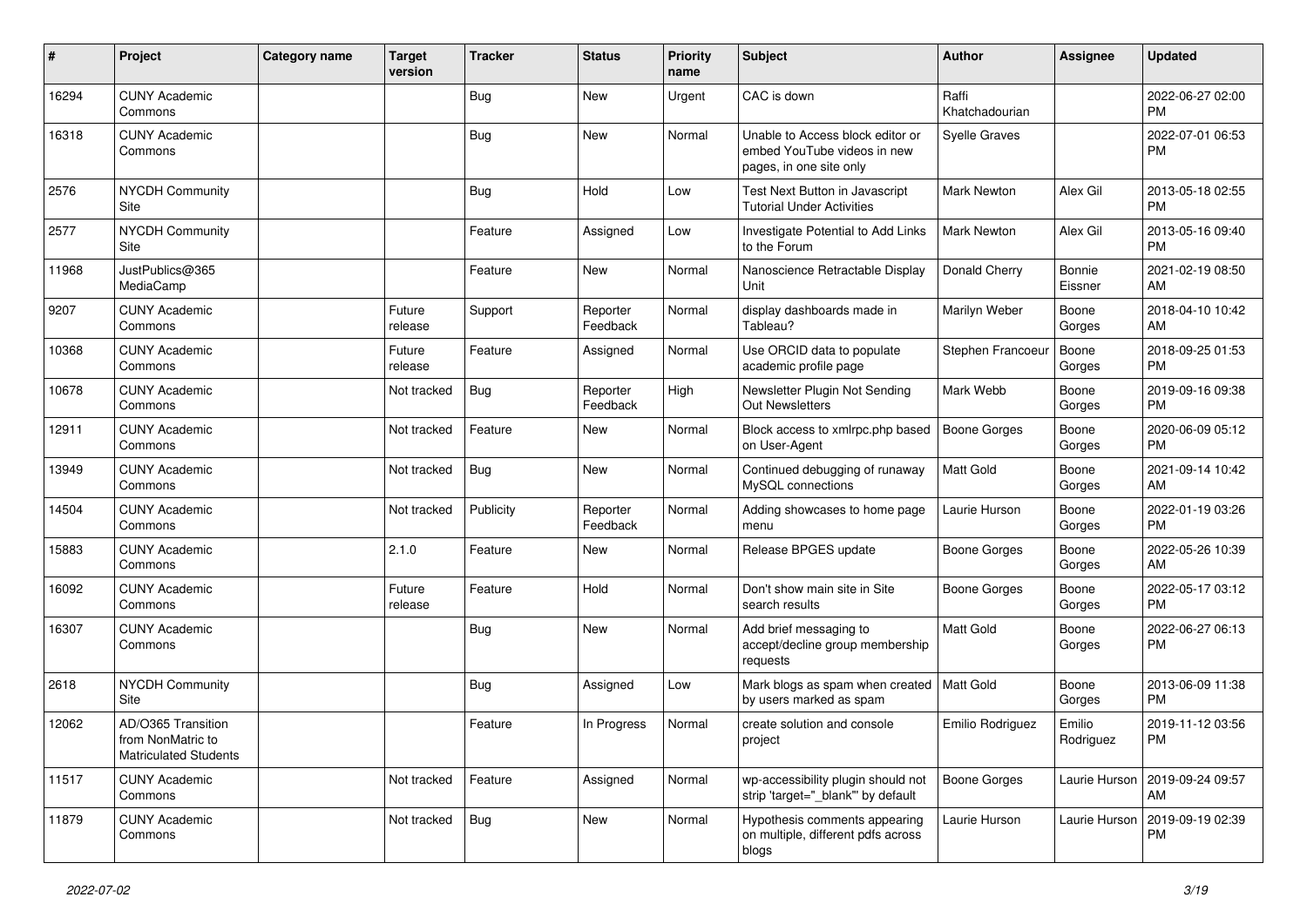| #     | Project                         | Category name | <b>Target</b><br>version | <b>Tracker</b> | <b>Status</b>        | <b>Priority</b><br>name | Subject                                                                               | Author             | <b>Assignee</b>     | <b>Updated</b>                |
|-------|---------------------------------|---------------|--------------------------|----------------|----------------------|-------------------------|---------------------------------------------------------------------------------------|--------------------|---------------------|-------------------------------|
| 14475 | <b>CUNY Academic</b><br>Commons |               | Not tracked              | Publicity      | <b>New</b>           | Normal                  | OER Showcase Page                                                                     | Laurie Hurson      | Laurie Hurson       | 2021-09-14 10:46<br>AM        |
| 7828  | <b>CUNY Academic</b><br>Commons |               | Not tracked              | Feature        | Assigned             | Normal                  | Theme Assessment 2017                                                                 | Margaret Galvan    | Margaret<br>Galvan  | 2017-05-02 10:41<br><b>PM</b> |
| 8837  | <b>CUNY Academic</b><br>Commons |               | Not tracked              | Feature        | Assigned             | Normal                  | Create a form to request info from<br>people requesting premium<br>themes and plugins | <b>Matt Gold</b>   | Marilyn<br>Weber    | 2017-11-14 03:35<br><b>PM</b> |
| 8607  | <b>CUNY Academic</b><br>Commons |               | Not tracked              | Support        | New                  | Normal                  | Paypal?                                                                               | Marilyn Weber      | Matt Gold           | 2018-05-15 01:37<br><b>PM</b> |
| 12484 | <b>CUNY Academic</b><br>Commons |               | Not tracked              | Support        | Reporter<br>Feedback | Normal                  | Sign up Code for COIL Course<br>starting in March                                     | Laurie Hurson      | Matt Gold           | 2020-03-02 02:26<br><b>PM</b> |
| 2573  | <b>NYCDH Community</b><br>Site  |               |                          | Feature        | Reporter<br>Feedback | Normal                  | Add dh nyc twitter list feed to site                                                  | <b>Mark Newton</b> | Matt Gold           | 2013-05-16 11:42<br><b>PM</b> |
| 11393 | <b>CUNY Academic</b><br>Commons |               | Not tracked              | Publicity      | New                  | Normal                  | After 1.15 release, ceate a hero<br>slide and post about adding a site<br>to a group  | scott voth         | Patrick<br>Sweeney  | 2019-05-14 10:32<br>AM        |
| 6644  | <b>CUNY Academic</b><br>Commons |               | Not tracked              | Bug            | Reporter<br>Feedback | High                    | White Screen at Login Pge                                                             | Luke Waltzer       | Raymond<br>Hoh      | 2016-11-21 10:34<br><b>PM</b> |
| 10262 | <b>CUNY Academic</b><br>Commons |               | Not tracked              | <b>Bug</b>     | Reporter<br>Feedback | Normal                  | Newsletter Plugin: Broken Image<br>at Bottom of All Newsletters                       | Mark Webb          | Raymond<br>Hoh      | 2018-08-30 05:17<br><b>PM</b> |
| 11149 | <b>CUNY Academic</b><br>Commons |               | Not tracked              | Support        | Reporter<br>Feedback | Normal                  | comments getting blocked                                                              | Marilyn Weber      | Raymond<br>Hoh      | 2019-03-26 11:40<br>AM        |
| 12004 | <b>CUNY Academic</b><br>Commons |               | Not tracked              | Support        | Reporter<br>Feedback | Normal                  | Notifications for spam blog<br>comments                                               | Gina Cherry        | Raymond<br>Hoh      | 2019-11-01 12:05<br><b>PM</b> |
| 13286 | <b>CUNY Academic</b><br>Commons |               | Not tracked              | Support        | New                  | Normal                  | problem connecting with<br>WordPress app                                              | Marilyn Weber      | Raymond<br>Hoh      | 2020-09-08 11:16<br>AM        |
| 16110 | <b>CUNY Academic</b><br>Commons |               |                          | Support        | Reporter<br>Feedback | Normal                  | remove Creative Commons<br>license from pages?                                        | Marilyn Weber      | Raymond<br>Hoh      | 2022-05-17 06:11<br><b>PM</b> |
| 2571  | <b>NYCDH Community</b><br>Site  |               |                          | Feature        | Assigned             | Normal                  | Add Google custom search box to<br>homepage                                           | <b>Mark Newton</b> | Raymond<br>Hoh      | 2013-05-18 07:49<br><b>PM</b> |
| 2574  | <b>NYCDH Community</b><br>Site  |               |                          | Feature        | Assigned             | Normal                  | Add Way to Upload Files to<br>Groups                                                  | Mark Newton        | Raymond<br>Hoh      | 2013-05-18 07:46<br><b>PM</b> |
| 8992  | <b>NYCDH Community</b><br>Site  |               |                          | <b>Bug</b>     | Assigned             | Normal                  | Multiple RBE error reports                                                            | Matt Gold          | Raymond<br>Hoh      | 2017-12-11 05:43<br>PM        |
| 4235  | <b>CUNY Academic</b><br>Commons |               | Not tracked              | Design/UX      | Assigned             | Normal                  | Explore user experience around<br>comments on forum topics vs docs                    | <b>Matt Gold</b>   | Samantha<br>Raddatz | 2015-07-21 10:23<br>AM        |
| 5298  | <b>CUNY Academic</b><br>Commons |               | Not tracked              | Publicity      | New                  | Normal                  | Survey Pop-Up Text                                                                    | Samantha Raddatz   | Samantha<br>Raddatz | 2016-03-22 12:27<br><b>PM</b> |
| 2612  | <b>CUNY Academic</b><br>Commons |               | Not tracked              | Publicity      | Assigned             | Normal                  | Pinterest site for the Commons                                                        | local admin        | Sarah<br>Morgano    | 2016-03-04 11:19<br>AM        |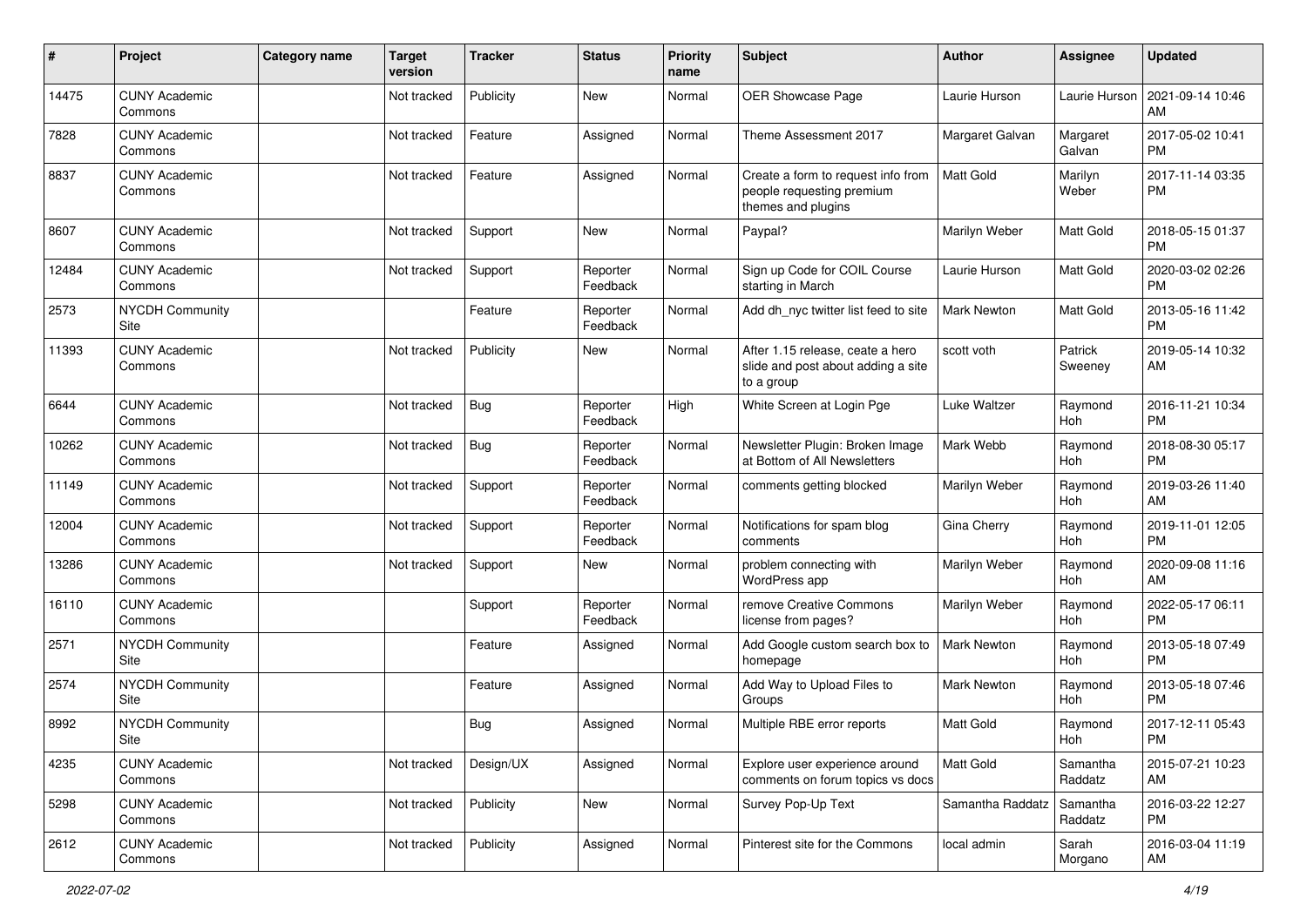| #     | Project                         | Category name             | <b>Target</b><br>version | <b>Tracker</b> | <b>Status</b>        | <b>Priority</b><br>name | Subject                                                                                                                                      | Author                 | Assignee            | <b>Updated</b>                |
|-------|---------------------------------|---------------------------|--------------------------|----------------|----------------------|-------------------------|----------------------------------------------------------------------------------------------------------------------------------------------|------------------------|---------------------|-------------------------------|
| 9908  | <b>CUNY Academic</b><br>Commons |                           | Not tracked              | Feature        | <b>New</b>           | Normal                  | Is it possible to send email<br>updates to users (or an email<br>address not on the list) for only a<br>single page AFTER being<br>prompted? | <b>Michael Shields</b> | scott voth          | 2018-06-11 01:34<br><b>PM</b> |
| 14394 | <b>CUNY Academic</b><br>Commons |                           | Not tracked              | Feature        | <b>New</b>           | Normal                  | Commons News Site - redesign                                                                                                                 | scott voth             | scott voth          | 2021-09-14 10:46<br>AM        |
| 6665  | <b>CUNY Academic</b><br>Commons |                           | Not tracked              | Publicity      | <b>New</b>           | Normal                  | Dead Link in 1.10 announcement<br>post                                                                                                       | Paige Dupont           | Stephen Real        | 2016-12-01 03:11<br>PM        |
| 2666  | <b>CUNY Academic</b><br>Commons | About page                | Not tracked              | Documentation  | Assigned             | Normal                  | <b>Update About Text</b>                                                                                                                     | Chris Stein            | Luke Waltzer        | 2016-03-04 11:19<br>AM        |
| 10839 | <b>CUNY Academic</b><br>Commons | About page                | Not tracked              | Support        | New                  | Normal                  | <b>Mission Statement Needs</b><br>Revision                                                                                                   | scott voth             | <b>Matt Gold</b>    | 2018-12-26 10:58<br>AM        |
| 8900  | <b>CUNY Academic</b><br>Commons | Accessibility             | Future<br>release        | Feature        | Assigned             | Normal                  | Look into tools to enforce<br>accessibility in WP environment                                                                                | Matt Gold              | Boone<br>Gorges     | 2022-04-26 11:59<br>AM        |
| 8901  | <b>CUNY Academic</b><br>Commons | Accessibility             | Future<br>release        | Feature        | Assigned             | Normal                  | Theme analysis for accessibility                                                                                                             | Matt Gold              | Boone<br>Gorges     | 2022-04-26 11:59<br>AM        |
| 1460  | <b>CUNY Academic</b><br>Commons | Analytics                 | Future<br>release        | Feature        | Assigned             | Normal                  | Update System Report                                                                                                                         | <b>Brian Foote</b>     | Boone<br>Gorges     | 2015-11-09 06:13<br><b>PM</b> |
| 15210 | <b>CUNY Academic</b><br>Commons | Analytics                 | Not tracked              | Design/UX      | <b>New</b>           | Normal                  | Google Analytics improvements                                                                                                                | Colin McDonald         | Boone<br>Gorges     | 2022-05-24 10:47<br>AM        |
| 4972  | <b>CUNY Academic</b><br>Commons | Analytics                 | Not tracked              | <b>Bug</b>     | New                  | Normal                  | <b>Newsletter Analytics</b>                                                                                                                  | Stephen Real           | Matt Gold           | 2015-12-09 12:54<br><b>PM</b> |
| 4070  | <b>CUNY Academic</b><br>Commons | Analytics                 | Not tracked              | Support        | Assigned             | Normal                  | Request for JITP site analytics                                                                                                              | <b>Matt Gold</b>       | Seth Persons        | 2016-02-23 03:09<br>PM        |
| 5581  | <b>CUNY Academic</b><br>Commons | Analytics                 | Future<br>release        | Feature        | Assigned             | Normal                  | Explore alternatives to Google<br>Analytics                                                                                                  | Matt Gold              | Valerie<br>Townsend | 2020-04-17 03:12<br><b>PM</b> |
| 5679  | <b>CUNY Academic</b><br>Commons | Analytics                 | Not tracked              | Feature        | <b>New</b>           | Normal                  | Logged In Users for GA                                                                                                                       | Valerie Townsend       | Valerie<br>Townsend | 2016-06-11 09:49<br>AM        |
| 7022  | <b>CUNY Academic</b><br>Commons | Announcements             | Future<br>release        | <b>Bug</b>     | <b>New</b>           | Normal                  | Sitewide announcements should<br>be displayed on, and dismissable<br>from, mapped domains                                                    | <b>Boone Gorges</b>    | Boone<br>Gorges     | 2018-03-22 10:18<br>AM        |
| 9720  | <b>CUNY Academic</b><br>Commons | Authentication            | Future<br>release        | Feature        | <b>New</b>           | Normal                  | The Commons should be an<br>oAuth provider                                                                                                   | <b>Boone Gorges</b>    |                     | 2019-03-01 02:04<br><b>PM</b> |
| 4635  | <b>CUNY Academic</b><br>Commons | Authentication            | Future<br>release        | Feature        | New                  | Normal                  | Allow non-WP authentication                                                                                                                  | <b>Boone Gorges</b>    | Sonja Leix          | 2019-03-01 02:05<br><b>PM</b> |
| 12350 | <b>CUNY Academic</b><br>Commons | <b>Blogs (BuddyPress)</b> | Not tracked              | Support        | Reporter<br>Feedback | Normal                  | URL creation problem                                                                                                                         | Marilyn Weber          |                     | 2020-02-03 11:27<br>AM        |
| 8835  | <b>CUNY Academic</b><br>Commons | Blogs (BuddyPress)        | Future<br>release        | Feature        | New                  | Normal                  | Extend cuny.is shortlinks to sites                                                                                                           | Luke Waltzer           | Boone<br>Gorges     | 2022-04-26 11:59<br>AM        |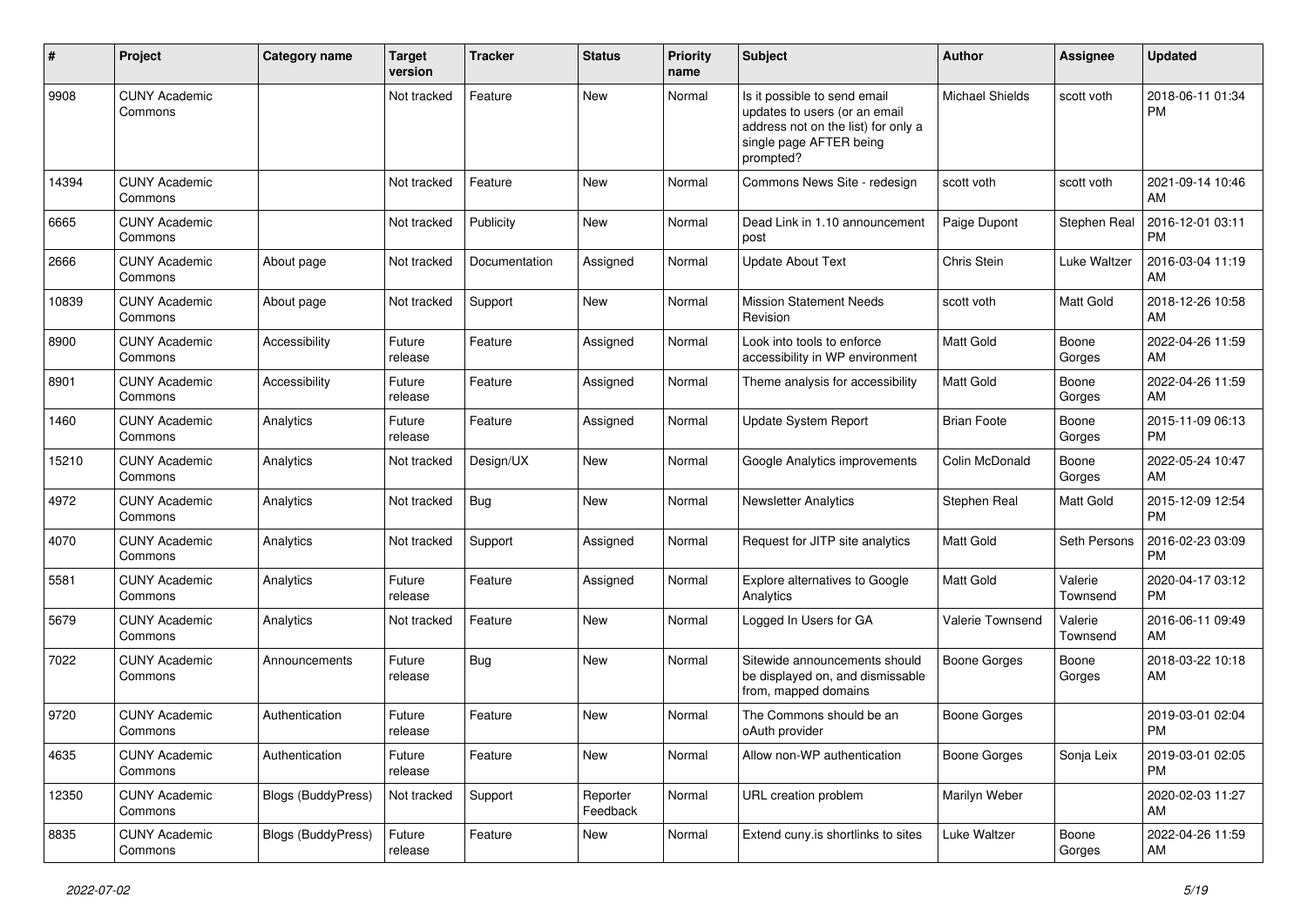| $\#$  | Project                         | <b>Category name</b>      | <b>Target</b><br>version | <b>Tracker</b> | <b>Status</b> | <b>Priority</b><br>name | <b>Subject</b>                                                     | <b>Author</b>       | Assignee            | <b>Updated</b>                |
|-------|---------------------------------|---------------------------|--------------------------|----------------|---------------|-------------------------|--------------------------------------------------------------------|---------------------|---------------------|-------------------------------|
| 8836  | <b>CUNY Academic</b><br>Commons | <b>Blogs (BuddyPress)</b> | Future<br>release        | Feature        | Assigned      | Normal                  | Redesign site launch process                                       | Matt Gold           | Boone<br>Gorges     | 2019-10-03 02:49<br><b>PM</b> |
| 6078  | <b>CUNY Academic</b><br>Commons | Blogs (BuddyPress)        | Future<br>release        | Feature        | New           | Normal                  | Explore Adding Network Blog<br>Metadata Plugin                     | Luke Waltzer        | Luke Waltzer        | 2016-10-11 10:29<br><b>PM</b> |
| 5691  | <b>CUNY Academic</b><br>Commons | <b>Blogs (BuddyPress)</b> | Future<br>release        | Bug            | Assigned      | High                    | Differing numbers on Sites display                                 | <b>Matt Gold</b>    | Raymond<br>Hoh      | 2016-06-13 01:37<br><b>PM</b> |
| 58    | <b>CUNY Academic</b><br>Commons | <b>BuddyPress (misc)</b>  | Future<br>release        | Feature        | Assigned      | Low                     | Make member search sortable by<br>last name                        | Roberta Brody       | Boone<br>Gorges     | 2010-08-26 02:38<br><b>PM</b> |
| 377   | <b>CUNY Academic</b><br>Commons | BuddyPress (misc)         | Future<br>release        | Feature        | Assigned      | Normal                  | Like buttons                                                       | Matt Gold           | Boone<br>Gorges     | 2010-11-16 05:13<br><b>PM</b> |
| 435   | <b>CUNY Academic</b><br>Commons | BuddyPress (misc)         | Future<br>release        | Feature        | Assigned      | Normal                  | Include Avatar Images in Forum<br><b>Post Notification Emails</b>  | <b>Matt Gold</b>    | Boone<br>Gorges     | 2010-12-08 12:40<br><b>PM</b> |
| 500   | <b>CUNY Academic</b><br>Commons | BuddyPress (misc)         | Future<br>release        | Feature        | Assigned      | Normal                  | <b>Export Group Data</b>                                           | Matt Gold           | Boone<br>Gorges     | 2010-12-19 12:09<br><b>PM</b> |
| 554   | <b>CUNY Academic</b><br>Commons | BuddyPress (misc)         | Future<br>release        | Feature        | Assigned      | Normal                  | Add Trackback notifications to<br>site-wide activity feed          | Matt Gold           | Boone<br>Gorges     | 2015-11-09 06:19<br><b>PM</b> |
| 599   | <b>CUNY Academic</b><br>Commons | BuddyPress (misc)         | Future<br>release        | Feature        | Assigned      | Normal                  | Consider adding rating plugins for<br><b>BuddyPress/BBPress</b>    | Matt Gold           | Boone<br>Gorges     | 2011-08-22 06:50<br><b>PM</b> |
| 635   | <b>CUNY Academic</b><br>Commons | BuddyPress (misc)         | Future<br>release        | Feature        | Assigned      | Normal                  | Big Blue Button<br>Videoconferencing in Groups and<br><b>Blogs</b> | Matt Gold           | Boone<br>Gorges     | 2011-03-14 03:24<br><b>PM</b> |
| 2325  | <b>CUNY Academic</b><br>Commons | BuddyPress (misc)         | Future<br>release        | Feature        | Assigned      | Low                     | Profile should have separate fields<br>for first/last names        | local admin         | Boone<br>Gorges     | 2015-11-09 06:09<br><b>PM</b> |
| 7624  | <b>CUNY Academic</b><br>Commons | BuddyPress (misc)         | Future<br>release        | Design/UX      | <b>New</b>    | Normal                  | <b>BP</b> Notifications                                            | Luke Waltzer        | Paige Dupont        | 2017-02-08 10:43<br><b>PM</b> |
| 11243 | <b>CUNY Academic</b><br>Commons | BuddyPress (misc)         | Future<br>release        | Bug            | <b>New</b>    | Normal                  | Audit bp-custom.php                                                | Raymond Hoh         | Raymond<br>Hoh      | 2022-04-26 11:59<br>AM        |
| 310   | <b>CUNY Academic</b><br>Commons | BuddyPress (misc)         | Future<br>release        | Feature        | Assigned      | Low                     | <b>Friend Request Email</b>                                        | Matt Gold           | Samantha<br>Raddatz | 2015-11-09 05:08<br><b>PM</b> |
| 1423  | <b>CUNY Academic</b><br>Commons | BuddyPress (misc)         | Future<br>release        | Feature        | Assigned      | Low                     | Show an avatar for pingback<br>comment activity items              | Boone Gorges        | <b>Tahir Butt</b>   | 2016-10-24 12:03<br><b>PM</b> |
| 519   | <b>CUNY Academic</b><br>Commons | <b>BuddyPress Docs</b>    | Future<br>release        | Feature        | Assigned      | Low                     | TOC for individual docs - for new<br>BP "wiki-like" plugin         | scott voth          | Boone<br>Gorges     | 2015-11-09 05:54<br><b>PM</b> |
| 618   | <b>CUNY Academic</b><br>Commons | <b>BuddyPress Docs</b>    | Future<br>release        | Feature        | Assigned      | Normal                  | BuddyPress Docs: export formats                                    | <b>Boone Gorges</b> | Boone<br>Gorges     | 2015-11-09 05:38<br><b>PM</b> |
| 1417  | <b>CUNY Academic</b><br>Commons | <b>BuddyPress Docs</b>    | Future<br>release        | Feature        | Assigned      | Low                     | Bulk actions for BuddyPress Docs                                   | <b>Boone Gorges</b> | Boone<br>Gorges     | 2016-10-17 10:41<br><b>PM</b> |
| 1422  | <b>CUNY Academic</b><br>Commons | <b>BuddyPress Docs</b>    | Future<br>release        | Feature        | Assigned      | Normal                  | Make "created Doc" activity icons<br>non-mini                      | Boone Gorges        | Boone<br>Gorges     | 2015-11-09 05:48<br>PM        |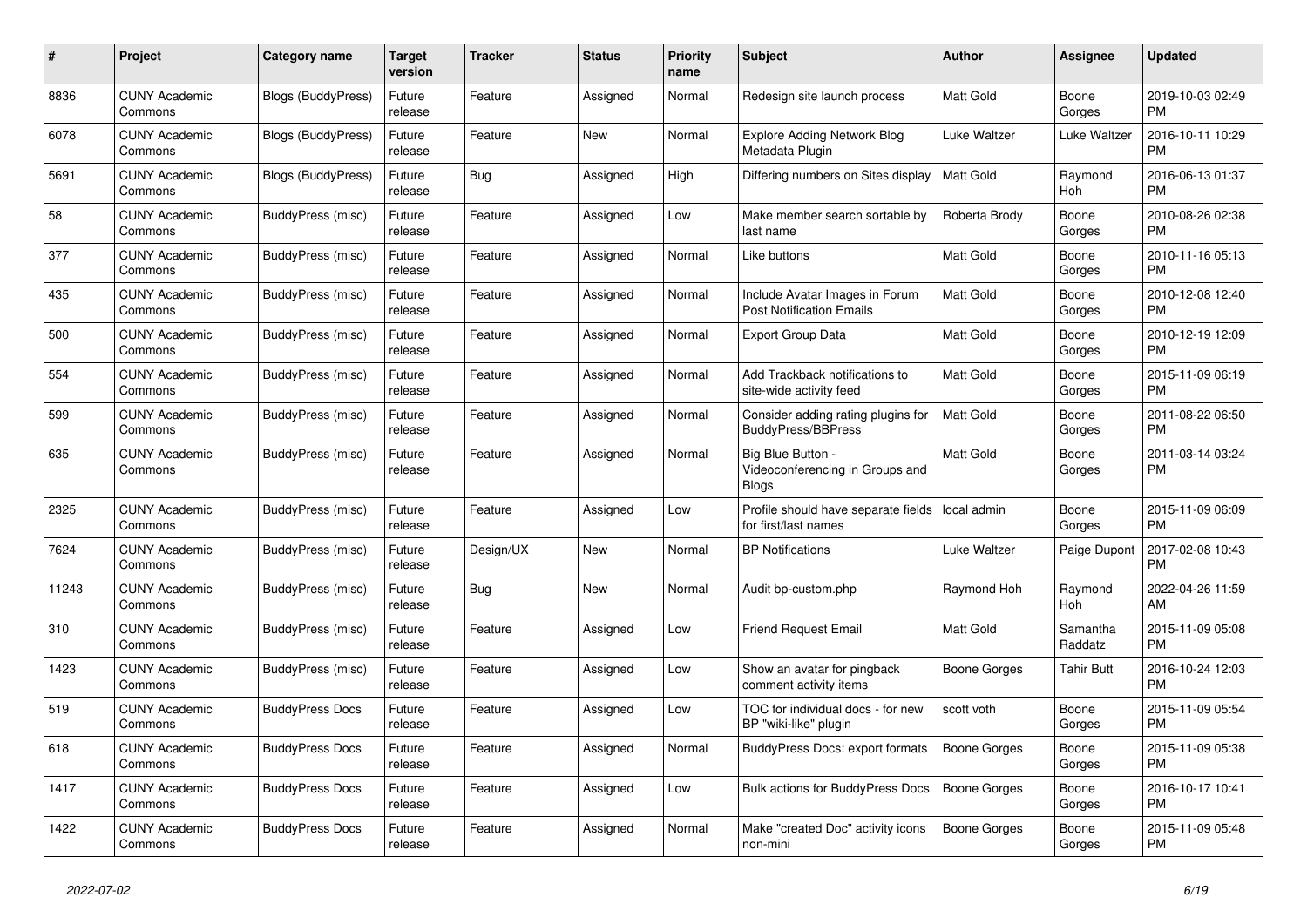| $\#$  | Project                         | <b>Category name</b>   | <b>Target</b><br>version | <b>Tracker</b> | <b>Status</b>        | Priority<br>name | <b>Subject</b>                                                   | <b>Author</b>           | <b>Assignee</b>     | <b>Updated</b>                |
|-------|---------------------------------|------------------------|--------------------------|----------------|----------------------|------------------|------------------------------------------------------------------|-------------------------|---------------------|-------------------------------|
| 1744  | <b>CUNY Academic</b><br>Commons | <b>BuddyPress Docs</b> | Future<br>release        | Feature        | Assigned             | Normal           | Spreadsheet-style Docs                                           | Boone Gorges            | Boone<br>Gorges     | 2015-11-09 06:13<br><b>PM</b> |
| 2523  | <b>CUNY Academic</b><br>Commons | <b>BuddyPress Docs</b> | Future<br>release        | Feature        | Assigned             | Normal           | Allow Users to Upload Images to<br>BP Docs                       | <b>Matt Gold</b>        | Boone<br>Gorges     | 2015-11-09 06:14<br><b>PM</b> |
| 6389  | <b>CUNY Academic</b><br>Commons | <b>BuddyPress Docs</b> | Future<br>release        | Feature        | <b>New</b>           | Low              | Make Discussion Area Visible<br>When Editing a Doc               | Luke Waltzer            | Boone<br>Gorges     | 2016-10-21 04:16<br><b>PM</b> |
| 4226  | <b>CUNY Academic</b><br>Commons | <b>BuddyPress Docs</b> | Future<br>release        | Design/UX      | <b>New</b>           | Normal           | Add option to connect a Doc with<br>a Group                      | Samantha Raddatz        | Samantha<br>Raddatz | 2015-09-09 04:08<br><b>PM</b> |
| 13466 | <b>CUNY Academic</b><br>Commons | Cavalcade              | Future<br>release        | Feature        | <b>New</b>           | Normal           | Automated cleanup for duplicate<br>Cavalcade tasks               | Boone Gorges            | Boone<br>Gorges     | 2020-10-13 05:24<br><b>PM</b> |
| 14994 | <b>CUNY Academic</b><br>Commons | cdev.gc.cuny.edu       | Not tracked              | Support        | In Progress          | Normal           | Clear Cache on CDEV                                              | scott voth              | Raymond<br>Hoh      | 2021-12-07 03:51<br><b>PM</b> |
| 9060  | <b>CUNY Academic</b><br>Commons | Commons In A Box       | Not tracked              | Bug            | Hold                 | Normal           | Problems with CBox image library<br>/ upload                     | Lisa Rhody              | Raymond<br>Hoh      | 2018-01-10 03:26<br><b>PM</b> |
| 4027  | <b>CUNY Academic</b><br>Commons | Commons In A Box       | Not tracked              | Design/UX      | Assigned             | Normal           | Usability review of CBOX update<br>procedures                    | Matt Gold               | Samantha<br>Raddatz | 2015-05-11 06:36<br><b>PM</b> |
| 11556 | <b>CUNY Academic</b><br>Commons | Courses                | Not tracked              | <b>Bug</b>     | Reporter<br>Feedback | Normal           | Instructor name given in course<br>listing                       | Tom Harbison            |                     | 2019-06-25 04:12<br><b>PM</b> |
| 10226 | <b>CUNY Academic</b><br>Commons | Courses                | Future<br>release        | Feature        | <b>New</b>           | Normal           | Add "My Courses" to drop down<br>list                            | scott voth              | Boone<br>Gorges     | 2021-11-19 12:42<br><b>PM</b> |
| 12438 | <b>CUNY Academic</b><br>Commons | Courses                | Not tracked              | Bug            | New                  | Normal           | Site appearing twice                                             | Laurie Hurson           | Boone<br>Gorges     | 2020-02-18 01:34<br><b>PM</b> |
| 11789 | <b>CUNY Academic</b><br>Commons | Courses                | Future<br>release        | Feature        | New                  | Normal           | Ability to remove item from<br>Courses list                      | Laurie Hurson           | Sonja Leix          | 2019-09-24 12:28<br><b>PM</b> |
| 9420  | <b>CUNY Academic</b><br>Commons | cuny.is                | Not tracked              | Feature        | New                  | Normal           | Request for http://cuny.is/streams                               | Raffi<br>Khatchadourian | Marilyn<br>Weber    | 2018-04-02 10:08<br>AM        |
| 860   | <b>CUNY Academic</b><br>Commons | Design                 | Future<br>release        | Design/UX      | Assigned             | Normal           | <b>Standardize Button Treatment</b><br><b>Across the Commons</b> | Chris Stein             | Chris Stein         | 2014-05-01 09:45<br>AM        |
| 2754  | <b>CUNY Academic</b><br>Commons | Design                 | Future<br>release        | Feature        | Assigned             | Normal           | Determine strategy for CAC logo<br>handling in top header        | Micki Kaufman           | Chris Stein         | 2015-01-05 08:53<br><b>PM</b> |
| 8902  | <b>CUNY Academic</b><br>Commons | Design                 | Not tracked              | Feature        | Assigned             | Normal           | Report back on research on<br><b>BuddyPress themes</b>           | Matt Gold               | Michael Smith       | 2017-11-10 12:31<br><b>PM</b> |
| 10439 | <b>CUNY Academic</b><br>Commons | Design                 | 2.1.0                    | Design/UX      | New                  | Normal           | Create Style Guide for Commons                                   | Sonja Leix              | Sara Cannon         | 2022-06-28 01:43<br><b>PM</b> |
| 16199 | <b>CUNY Academic</b><br>Commons | <b>Directories</b>     | 2.0.3                    | Bug            | <b>New</b>           | Normal           | Removed "Semester" Filter from<br><b>Courses Directory</b>       | Laurie Hurson           | Boone<br>Gorges     | 2022-06-29 11:32<br>AM        |
| 4225  | CUNY Academic<br>Commons        | DiRT Integration       | Future<br>release        | Design/UX      | <b>New</b>           | Normal           | Add information to DIRT page (in<br>Create a Group)              | Samantha Raddatz        | Matt Gold           | 2015-06-26 03:14<br><b>PM</b> |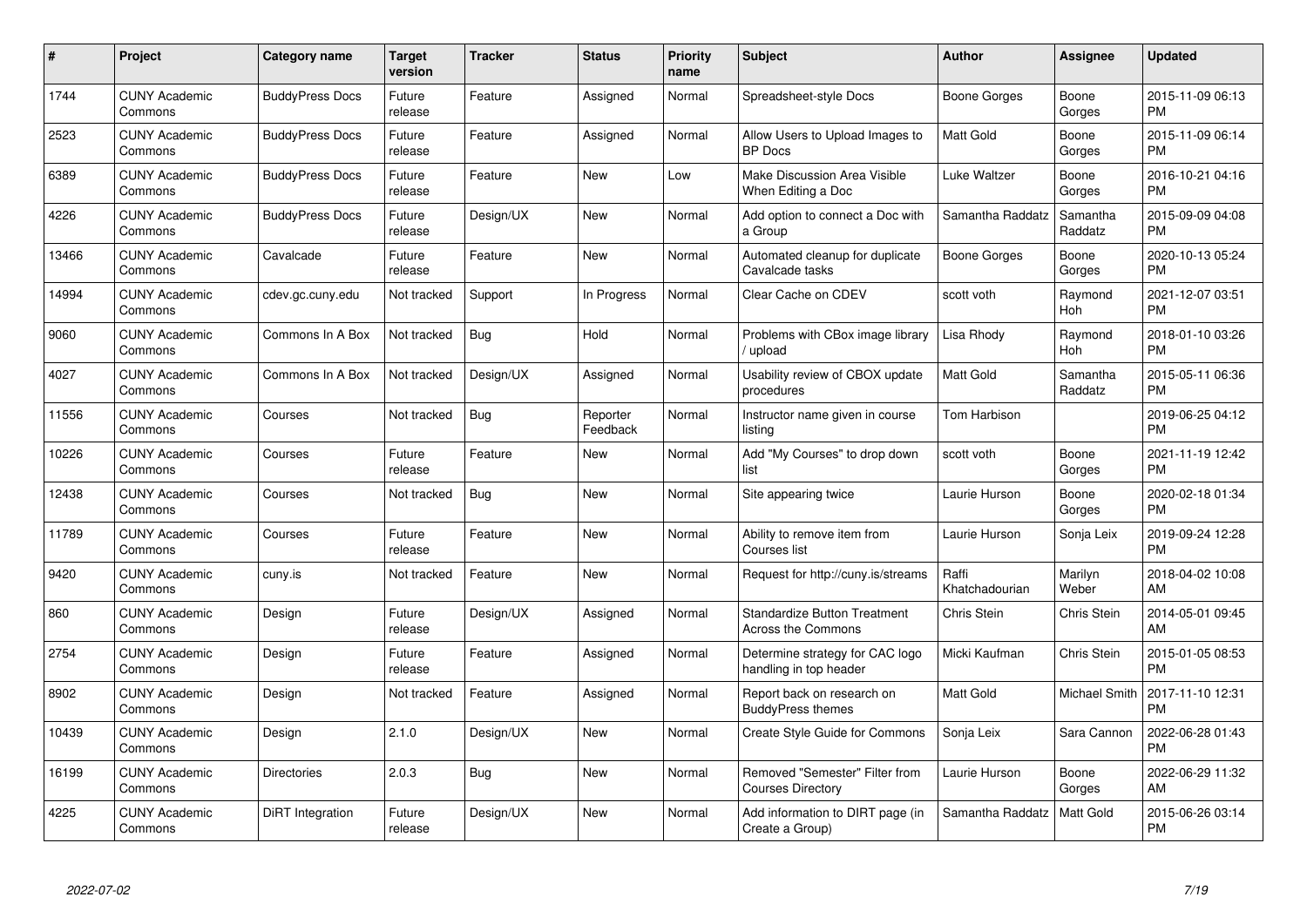| #     | <b>Project</b>                  | Category name              | <b>Target</b><br>version | <b>Tracker</b> | <b>Status</b>        | <b>Priority</b><br>name | <b>Subject</b>                                                                       | <b>Author</b>           | Assignee        | <b>Updated</b>                |
|-------|---------------------------------|----------------------------|--------------------------|----------------|----------------------|-------------------------|--------------------------------------------------------------------------------------|-------------------------|-----------------|-------------------------------|
| 3524  | <b>CUNY Academic</b><br>Commons | Documentation              | Not tracked              | Documentation  | Assigned             | Normal                  | Post describing all you can do<br>when starting up a new blog/group                  | <b>Matt Gold</b>        | scott voth      | 2014-10-04 12:56<br><b>PM</b> |
| 10982 | <b>CUNY Academic</b><br>Commons | Domain Mapping             | Not tracked              | Support        | Reporter<br>Feedback | Normal                  | <b>CNAME</b> question                                                                | scott voth              |                 | 2019-01-22 04:29<br><b>PM</b> |
| 11493 | <b>CUNY Academic</b><br>Commons | Domain Mapping             | Not tracked              | Support        | Reporter<br>Feedback | Normal                  | Domain Mapping Request - Talia<br>Schaffer                                           | scott voth              | Matt Gold       | 2019-08-06 08:39<br>AM        |
| 14496 | <b>CUNY Academic</b><br>Commons | Domain Mapping             | Future<br>release        | Bug            | New                  | Normal                  | Mapped domain SSO uses<br>third-party cookies                                        | Raymond Hoh             | Raymond<br>Hoh  | 2021-05-24 04:03<br><b>PM</b> |
| 1165  | <b>CUNY Academic</b><br>Commons | <b>Email Invitations</b>   | Future<br>release        | Feature        | Assigned             | Low                     | Allow saved lists of invitees under<br>Send Invites                                  | Boone Gorges            | Boone<br>Gorges | 2015-11-09 06:03<br><b>PM</b> |
| 1166  | <b>CUNY Academic</b><br>Commons | <b>Email Invitations</b>   | Future<br>release        | Feature        | New                  | Low                     | Better organizational tools for Sent<br><b>Invites</b>                               | Boone Gorges            | Boone<br>Gorges | 2015-11-09 06:02<br><b>PM</b> |
| 1167  | <b>CUNY Academic</b><br>Commons | <b>Email Invitations</b>   | Future<br>release        | Feature        | <b>New</b>           | Low                     | Allow email invitations to be resent                                                 | Boone Gorges            | Boone<br>Gorges | 2015-11-12 12:53<br>AM        |
| 5992  | <b>CUNY Academic</b><br>Commons | <b>Email Notifications</b> | Future<br>release        | Feature        | <b>New</b>           | Normal                  | Changing the From line of<br>autogenerated blog emails                               | Marilyn Weber           |                 | 2018-09-27 05:19<br><b>PM</b> |
| 9979  | <b>CUNY Academic</b><br>Commons | <b>Email Notifications</b> | Not tracked              | Bug            | Reporter<br>Feedback | Normal                  | Reports of slow email activation<br>emails                                           | <b>Matt Gold</b>        | Boone<br>Gorges | 2018-08-29 09:40<br><b>PM</b> |
| 12042 | <b>CUNY Academic</b><br>Commons | <b>Email Notifications</b> | Future<br>release        | Feature        | <b>New</b>           | Normal                  | Improved error logging for BPGES<br>send queue                                       | Boone Gorges            | Boone<br>Gorges | 2021-11-19 12:25<br><b>PM</b> |
| 15604 | <b>CUNY Academic</b><br>Commons | <b>Email Notifications</b> | Future<br>release        | Feature        | Assigned             | Normal                  | <b>Restructure Commons Group</b><br>Digest Email Messages                            | Matt Gold               | Boone<br>Gorges | 2022-05-26 10:45<br><b>AM</b> |
| 333   | <b>CUNY Academic</b><br>Commons | <b>Email Notifications</b> | Future<br>release        | Feature        | Assigned             | Low                     | <b>Delay Forum Notification Email</b><br>Delivery Until After Editing Period<br>Ends | Matt Gold               | Raymond<br>Hoh  | 2015-11-09 06:01<br><b>PM</b> |
| 11971 | <b>CUNY Academic</b><br>Commons | <b>Email Notifications</b> | Future<br>release        | Bug            | Reporter<br>Feedback | Low                     | Pictures obscured in emailed post<br>notifications                                   | Marilyn Weber           | Raymond<br>Hoh  | 2019-11-21 01:14<br><b>PM</b> |
| 11077 | <b>CUNY Academic</b><br>Commons | Events                     | Not tracked              | Feature        | Reporter<br>Feedback | Normal                  | Show event category description<br>in event list view                                | Raffi<br>Khatchadourian |                 | 2019-02-12 10:38<br>PM        |
| 3475  | <b>CUNY Academic</b><br>Commons | Events                     | Future<br>release        | Feature        | Assigned             | Normal                  | Request to add plugin to<br>streamline room<br>booking/appointment booking           | Naomi Barrettara        | Boone<br>Gorges | 2014-12-01 05:14<br>PM        |
| 4053  | <b>CUNY Academic</b><br>Commons | Events                     | Future<br>release        | Feature        | Assigned             | Normal                  | Create new tab for past events                                                       | Matt Gold               | Boone<br>Gorges | 2015-05-12 02:10<br><b>PM</b> |
| 4238  | <b>CUNY Academic</b><br>Commons | Events                     | Future<br>release        | Feature        | Assigned             | Normal                  | Copy Events to Other Groups?                                                         | Matt Gold               | Boone<br>Gorges | 2015-07-02 10:08<br>AM        |
| 4481  | <b>CUNY Academic</b><br>Commons | Events                     | Future<br>release        | Feature        | New                  | Normal                  | Group admins/mods should have<br>the ability to unlink an event from<br>the group    | Boone Gorges            | Boone<br>Gorges | 2017-04-24 03:53<br><b>PM</b> |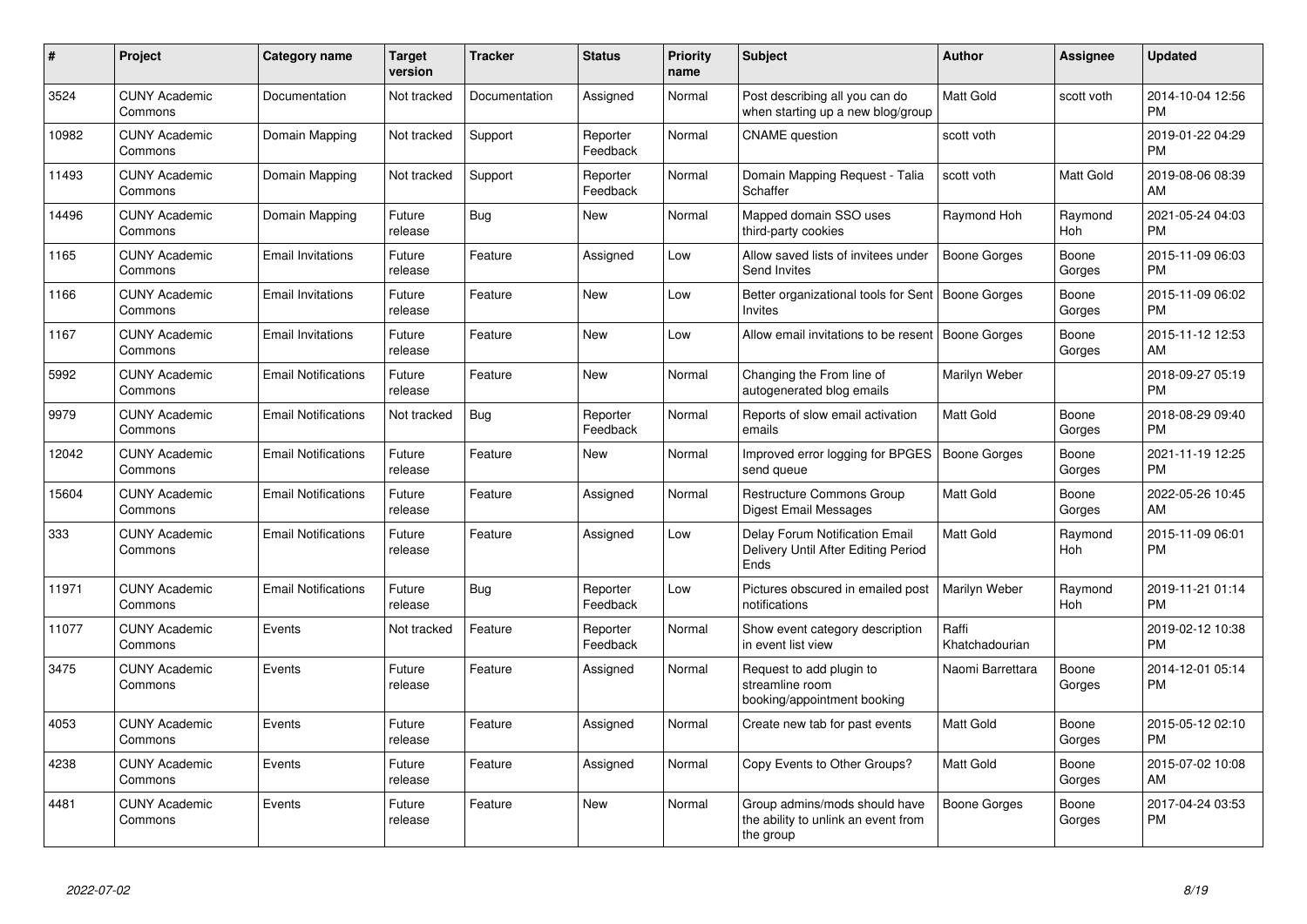| #     | Project                         | <b>Category name</b> | <b>Target</b><br>version | <b>Tracker</b> | <b>Status</b>        | <b>Priority</b><br>name | Subject                                                                             | Author              | <b>Assignee</b>     | <b>Updated</b>                |
|-------|---------------------------------|----------------------|--------------------------|----------------|----------------------|-------------------------|-------------------------------------------------------------------------------------|---------------------|---------------------|-------------------------------|
| 4592  | <b>CUNY Academic</b><br>Commons | Events               | Future<br>release        | Design/UX      | New                  | Normal                  | Event Creation - Venue Dropdown<br>Slow                                             | Samantha Raddatz    | Boone<br>Gorges     | 2015-09-14 04:56<br>PM.       |
| 4903  | <b>CUNY Academic</b><br>Commons | Events               | Future<br>release        | Design/UX      | Assigned             | Normal                  | Improving visual appearance of<br>event calendars                                   | Matt Gold           | Boone<br>Gorges     | 2016-10-13 11:51<br>AM.       |
| 5696  | <b>CUNY Academic</b><br>Commons | Events               | Future<br>release        | Feature        | Assigned             | Normal                  | Events Calendar - display options<br>/ calendar aggregation                         | Matt Gold           | Boone<br>Gorges     | 2016-10-13 11:44<br>AM        |
| 11531 | <b>CUNY Academic</b><br>Commons | Events               | Future<br>release        | Feature        | New                  | Normal                  | Main Events calendar should<br>include non-public events that<br>user has access to | scott voth          | Boone<br>Gorges     | 2019-06-11 10:00<br>AM        |
| 4438  | <b>CUNY Academic</b><br>Commons | Events               | Future<br>release        | Bug            | Assigned             | Normal                  | Events Calendar - Export<br><b>Recurring Events</b>                                 | scott voth          | Daniel Jones        | 2016-05-23 04:25<br>PM.       |
| 5016  | <b>CUNY Academic</b><br>Commons | Events               | Future<br>release        | Feature        | Assigned             | Low                     | Allow comments to be posted on<br>events                                            | <b>Matt Gold</b>    | Raymond<br>Hoh      | 2019-03-01 02:23<br><b>PM</b> |
| 6749  | <b>CUNY Academic</b><br>Commons | Events               | Future<br>release        | Bug            | New                  | Low                     | BPEO iCal request can trigger<br>very large number of DB queries                    | Boone Gorges        | Raymond<br>Hoh      | 2016-11-15 10:09<br><b>PM</b> |
| 3580  | <b>CUNY Academic</b><br>Commons | Group Blogs          | Future<br>release        | Feature        | New                  | Normal                  | Multiple blogs per group                                                            | <b>Boone Gorges</b> | Boone<br>Gorges     | 2018-02-20 02:02<br><b>PM</b> |
| 8756  | <b>CUNY Academic</b><br>Commons | Group Blogs          | Future<br>release        | Feature        | Hold                 | Normal                  | Connect multiple blogs to one<br>qroup?                                             | <b>Matt Gold</b>    | Boone<br>Gorges     | 2017-09-30 10:42<br>AM        |
| 653   | <b>CUNY Academic</b><br>Commons | Group Blogs          | Future<br>release        | Feature        | Assigned             | Normal                  | Redesign Integration of Groups<br>and Blogs                                         | Matt Gold           | Samantha<br>Raddatz | 2015-11-09 05:40<br><b>PM</b> |
| 5317  | <b>CUNY Academic</b><br>Commons | Group Blogs          | Not tracked              | Bug            | Reporter<br>Feedback | Normal                  | Notifications of New Post Didn't<br>Come                                            | Luke Waltzer        | Samantha<br>Raddatz | 2016-03-21 10:41<br><b>PM</b> |
| 3080  | <b>CUNY Academic</b><br>Commons | <b>Group Files</b>   | Future<br>release        | Feature        | Assigned             | Low                     | Create a system to keep track of<br>file changes                                    | <b>Matt Gold</b>    | Boone<br>Gorges     | 2014-02-26 10:04<br><b>PM</b> |
| 12091 | <b>CUNY Academic</b><br>Commons | <b>Group Files</b>   | Future<br>release        | Feature        | New                  | Normal                  | Improved pre-upload file validation<br>for bp-group-documents                       | Boone Gorges        | Boone<br>Gorges     | 2019-11-14 01:21<br><b>PM</b> |
| 3354  | <b>CUNY Academic</b><br>Commons | Group Files          | Future<br>release        | Feature        | Assigned             | Low                     | Allow Group Download of Multiple<br><b>Selected Files</b>                           | <b>Matt Gold</b>    | Chris Stein         | 2014-08-01 08:50<br>AM        |
| 1192  | <b>CUNY Academic</b><br>Commons | <b>Group Files</b>   | Future<br>release        | Feature        | Assigned             | Low                     | When posting group files, allow<br>users to add a category without<br>saving        | Matt Gold           | Raymond<br>Hoh      | 2015-11-09 05:53<br><b>PM</b> |
| 11834 | <b>CUNY Academic</b><br>Commons | <b>Group Files</b>   | Future<br>release        | Feature        | New                  | Normal                  | Improved tools for managing<br>group file folders                                   | Boone Gorges        | Sonja Leix          | 2019-09-06 03:55<br><b>PM</b> |
| 585   | <b>CUNY Academic</b><br>Commons | Group Forums         | Future<br>release        | Feature        | Assigned             | Normal                  | Merge Forum Topics                                                                  | Sarah Morgano       | Boone<br>Gorges     | 2011-07-06 04:11<br>PM.       |
| 3193  | <b>CUNY Academic</b><br>Commons | Group Forums         | Future<br>release        | Feature        | Assigned             | Normal                  | bbPress 2.x dynamic roles and<br><b>RBE</b>                                         | Boone Gorges        | Boone<br>Gorges     | 2014-09-30 01:30<br><b>PM</b> |
| 3059  | <b>CUNY Academic</b><br>Commons | Group Forums         | Future<br>release        | Design/UX      | New                  | Normal                  | Forum Post Permissable Content<br><b>Explanatory Text</b>                           | Chris Stein         | Chris Stein         | 2015-04-02 11:27<br>AM        |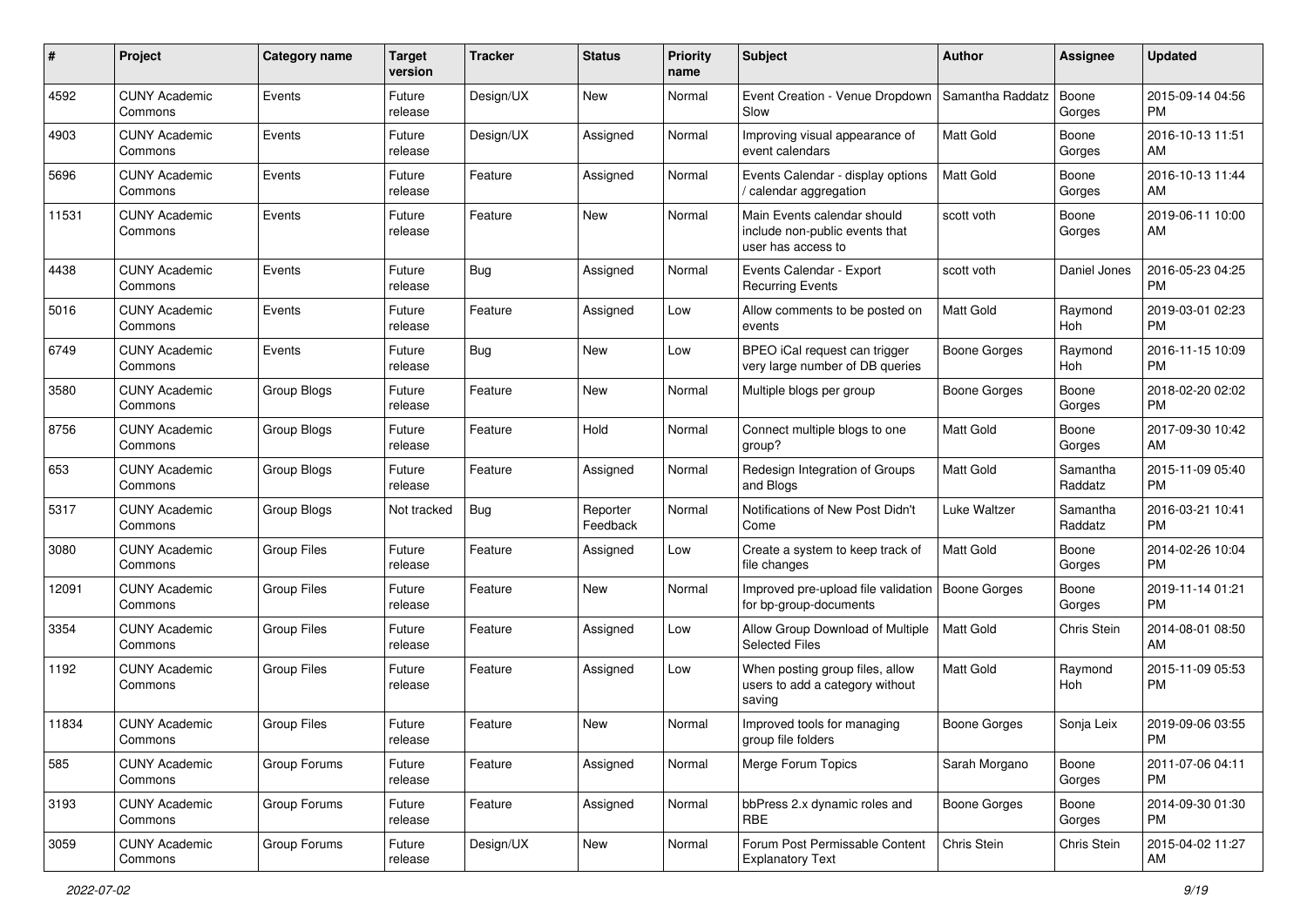| #     | Project                         | Category name     | Target<br>version | Tracker    | <b>Status</b>        | <b>Priority</b><br>name | <b>Subject</b>                                                                             | <b>Author</b>    | Assignee            | <b>Updated</b>                |
|-------|---------------------------------|-------------------|-------------------|------------|----------------------|-------------------------|--------------------------------------------------------------------------------------------|------------------|---------------------|-------------------------------|
| 13199 | <b>CUNY Academic</b><br>Commons | Group Forums      | Future<br>release | Feature    | New                  | Normal                  | <b>Favoring Groups over bbPress</b><br>plugin                                              | Colin McDonald   | Colin<br>McDonald   | 2021-11-19 12:28<br><b>PM</b> |
| 5268  | <b>CUNY Academic</b><br>Commons | Group Forums      | Future<br>release | Bug        | Assigned             | Normal                  | Long-time to post to multiple<br>groups                                                    | Luke Waltzer     | Daniel Jones        | 2016-09-07 06:31<br><b>PM</b> |
| 9835  | <b>CUNY Academic</b><br>Commons | Group Forums      | Future<br>release | Bug        | Assigned             | Normal                  | add a "like" function?                                                                     | Marilyn Weber    | <b>Erik Trainer</b> | 2018-06-05 01:49<br><b>PM</b> |
| 6392  | <b>CUNY Academic</b><br>Commons | Group Forums      | Future<br>release | Design/UX  | Assigned             | Low                     | <b>Composition/Preview Panes in</b><br>Forum Posts                                         | Luke Waltzer     | Paige Dupont        | 2016-10-21 04:26<br><b>PM</b> |
| 3192  | <b>CUNY Academic</b><br>Commons | Group Forums      | Future<br>release | Feature    | Assigned             | Normal                  | Customizable forum views for<br>bbPress 2.x group forums                                   | Boone Gorges     | Raymond<br>Hoh      | 2015-11-09 12:47<br><b>PM</b> |
| 7928  | <b>CUNY Academic</b><br>Commons | Group Forums      | Not tracked       | <b>Bug</b> | New                  | Normal                  | Duplicate Forum post                                                                       | Luke Waltzer     | Raymond<br>Hoh      | 2017-04-11 09:27<br><b>PM</b> |
| 10659 | <b>CUNY Academic</b><br>Commons | Group Forums      | Future<br>release | Feature    | Assigned             | Normal                  | Post to multiple groups via email                                                          | <b>Matt Gold</b> | Raymond<br>Hoh      | 2018-11-15 12:54<br>AM        |
| 13328 | <b>CUNY Academic</b><br>Commons | Group Forums      | Not tracked       | Bug        | Reporter<br>Feedback | Normal                  | cross-posting in two related<br>groups                                                     | Marilyn Weber    | Raymond<br>Hoh      | 2020-09-15 10:39<br><b>PM</b> |
| 13358 | <b>CUNY Academic</b><br>Commons | Group Forums      | Future<br>release | Feature    | New                  | Normal                  | Improved UI for group forum<br>threading settings                                          | Boone Gorges     | Raymond<br>Hoh      | 2021-11-19 12:27<br><b>PM</b> |
| 13457 | <b>CUNY Academic</b><br>Commons | Group Forums      | 2.0.3             | <b>Bug</b> | <b>New</b>           | High                    | Forum post not sending<br>notifications                                                    | Filipa Calado    | Raymond<br>Hoh      | 2022-06-29 11:32<br>AM        |
| 4221  | <b>CUNY Academic</b><br>Commons | Group Forums      | Future<br>release | Design/UX  | Assigned             | Normal                  | Add 'Number of Posts' display<br>option to Forum page                                      | Samantha Raddatz | Samantha<br>Raddatz | 2015-06-26 02:21<br><b>PM</b> |
| 2610  | <b>CUNY Academic</b><br>Commons | Group Invitations | Future<br>release | Feature    | Assigned             | Low                     | Request: Custom invitation<br>message to group invites                                     | local admin      | Boone<br>Gorges     | 2015-11-09 06:13<br><b>PM</b> |
| 3308  | <b>CUNY Academic</b><br>Commons | Group Invitations | Future<br>release | Feature    | Assigned             | Normal                  | Allow members to rescind group<br>invitations                                              | <b>Matt Gold</b> | Boone<br>Gorges     | 2015-04-01 08:53<br><b>PM</b> |
| 3419  | <b>CUNY Academic</b><br>Commons | Group Invitations | 1.6.14            | Bug        | Testing<br>Required  | Normal                  | Neatening the display of<br>messages on group requests                                     | <b>Matt Gold</b> | Boone<br>Gorges     | 2014-09-01 09:29<br><b>PM</b> |
| 1456  | <b>CUNY Academic</b><br>Commons | Group Invitations | Future<br>release | Feature    | Reporter<br>Feedback | Low                     | Invite to Group Button from Profile<br>Field                                               | <b>Matt Gold</b> | Samantha<br>Raddatz | 2015-11-09 05:59<br><b>PM</b> |
| 13650 | <b>CUNY Academic</b><br>Commons | Group Library     | Future<br>release | Feature    | <b>New</b>           | Normal                  | Forum Attachments in Group<br>Library                                                      | Laurie Hurson    |                     | 2021-11-19 12:30<br><b>PM</b> |
| 13370 | <b>CUNY Academic</b><br>Commons | Group Library     | Future<br>release | Feature    | New                  | Normal                  | Library bulk deletion and folder<br>editing                                                | Colin McDonald   | Boone<br>Gorges     | 2020-10-13 10:41<br>AM        |
| 14309 | <b>CUNY Academic</b><br>Commons | Group Library     | Future<br>release | Feature    | New                  | Normal                  | Better handling of<br>bp group document file download<br>attempts when file is not present | Boone Gorges     | Boone<br>Gorges     | 2021-11-19 12:28<br><b>PM</b> |
| 1544  | <b>CUNY Academic</b><br>Commons | Groups (misc)     | Future<br>release | Feature    | Reporter<br>Feedback | Normal                  | Group Filtering and Sorting                                                                | Matt Gold        | Chris Stein         | 2019-03-01 02:25<br><b>PM</b> |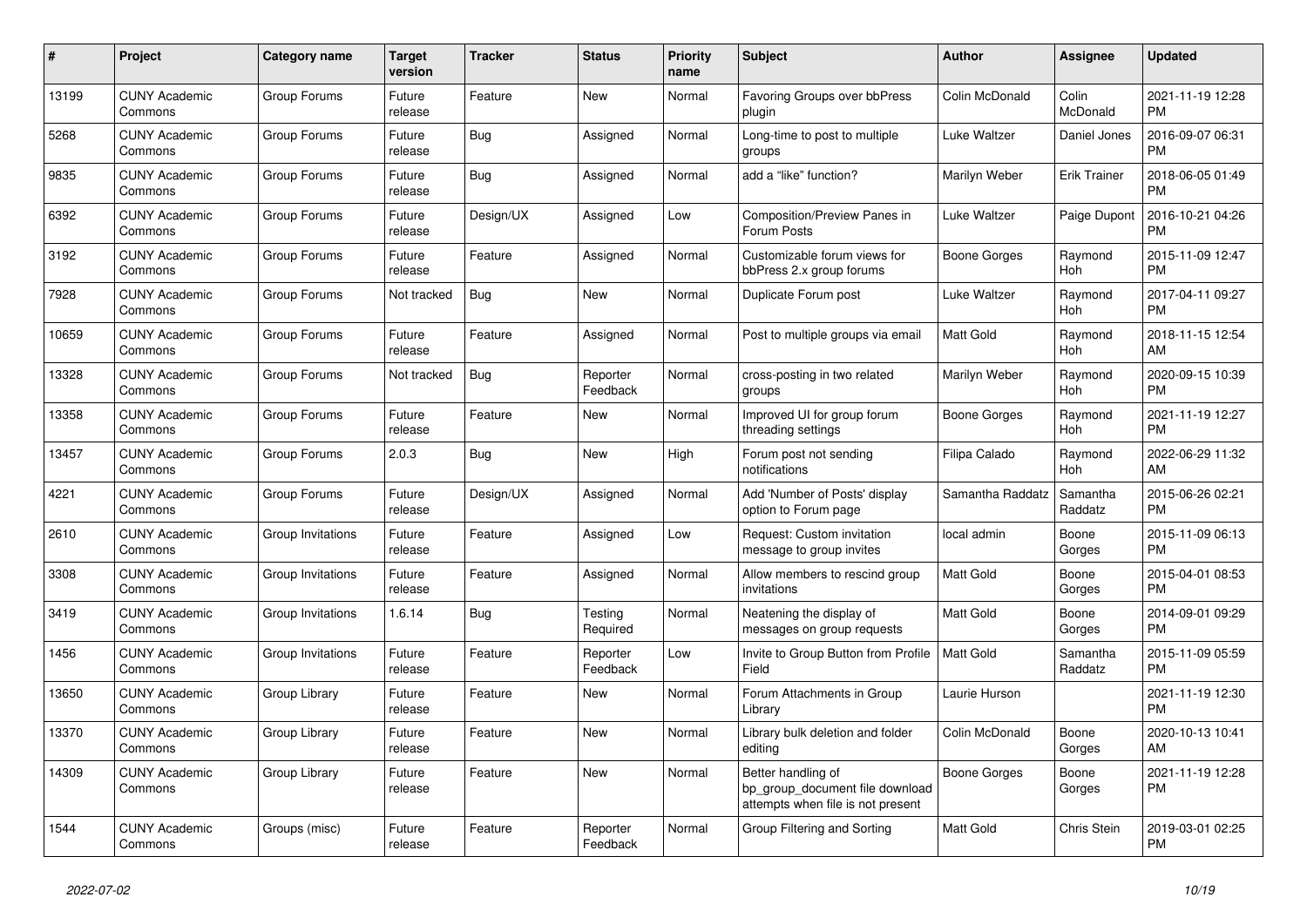| #     | <b>Project</b>                  | <b>Category name</b>                  | <b>Target</b><br>version | <b>Tracker</b> | <b>Status</b>        | <b>Priority</b><br>name | <b>Subject</b>                                                              | <b>Author</b>     | Assignee            | <b>Updated</b>                |
|-------|---------------------------------|---------------------------------------|--------------------------|----------------|----------------------|-------------------------|-----------------------------------------------------------------------------|-------------------|---------------------|-------------------------------|
| 12446 | <b>CUNY Academic</b><br>Commons | Groups (misc)                         | Future<br>release        | Feature        | Reporter<br>Feedback | Normal                  | Toggle default site to group forum<br>posting                               | Laurie Hurson     | Laurie Hurson       | 2020-03-10 11:57<br>AM        |
| 9015  | <b>CUNY Academic</b><br>Commons | Groups (misc)                         | Not tracked              | Outreach       | Assigned             | Normal                  | Email group admins the email<br>addresses of their groups                   | Matt Gold         | Matt Gold           | 2018-01-02 09:54<br>AM        |
| 7115  | <b>CUNY Academic</b><br>Commons | Groups (misc)                         | Future<br>release        | Feature        | Reporter<br>Feedback | Normal                  | make licensing info clear during<br>group creation                          | <b>Matt Gold</b>  | Raymond<br>Hoh      | 2020-12-08 11:32<br>AM        |
| 481   | <b>CUNY Academic</b><br>Commons | Groups (misc)                         | Future<br>release        | Feature        | Assigned             | Normal                  | ability to archive inactive groups<br>and blogs                             | Michael Mandiberg | Samantha<br>Raddatz | 2015-11-09 05:56<br><b>PM</b> |
| 3458  | <b>CUNY Academic</b><br>Commons | Groups (misc)                         | Future<br>release        | Feature        | Assigned             | Normal                  | Filter Members of Group by<br>Campus                                        | Michael Smith     | Samantha<br>Raddatz | 2014-09-26 08:32<br><b>PM</b> |
| 12392 | <b>CUNY Academic</b><br>Commons | Help/Codex                            | Not tracked              | Documentation  | New                  | Normal                  | <b>Updates to Common Commons</b><br>Questions on Help Page                  | scott voth        | Margaret<br>Galvan  | 2020-02-11 10:53<br>AM        |
| 11883 | <b>CUNY Academic</b><br>Commons | Help/Codex                            | Not tracked              | Support        | <b>New</b>           | Normal                  | Need Embedding Help Page<br>Update (Tableau)                                | Anthony Wheeler   | scott voth          | 2019-09-24 08:49<br>AM        |
| 1888  | <b>CUNY Academic</b><br>Commons | Home Page                             | Future<br>release        | Feature        | Assigned             | Normal                  | Refactor BP MPO Activity Filter to<br>support proper pagination             | Sarah Morgano     | Boone<br>Gorges     | 2014-05-01 07:11<br><b>PM</b> |
| 4980  | <b>CUNY Academic</b><br>Commons | Home Page                             | Future<br>release        | Feature        | Assigned             | Normal                  | CAC Featured Content -- Adding<br>Randomization                             | Matt Gold         | Boone<br>Gorges     | 2016-12-12 03:01<br><b>PM</b> |
| 1983  | <b>CUNY Academic</b><br>Commons | Home Page                             | Future<br>release        | Feature        | Assigned             | Low                     | Media Library integration with<br><b>Featured Content plugin</b>            | Boone Gorges      | Dominic<br>Giglio   | 2014-03-17 10:34<br>AM        |
| 6995  | <b>CUNY Academic</b><br>Commons | Home Page                             | Not tracked              | Bug            | Assigned             | Normal                  | member filter on homepage not<br>working                                    | Matt Gold         | Raymond<br>Hoh      | 2016-12-11 09:46<br><b>PM</b> |
| 10580 | <b>CUNY Academic</b><br>Commons | Information<br>Architecture           | Future<br>release        | Design/UX      | New                  | Normal                  | Primary nav item review                                                     | Boone Gorges      | Sara Cannon         | 2022-06-28 01:29<br><b>PM</b> |
| 3230  | <b>CUNY Academic</b><br>Commons | <b>Internal Tools and</b><br>Workflow | Not tracked              | Feature        | Assigned             | High                    | Scripts for quicker<br>provisioning/updating of<br>development environments | Boone Gorges      | Boone<br>Gorges     | 2016-01-26 04:54<br><b>PM</b> |
| 13891 | <b>CUNY Academic</b><br>Commons | Internal Tools and<br>Workflow        | 2.1.0                    | Feature        | New                  | Normal                  | Migrate automated linting to<br>GitHub Actions                              | Boone Gorges      | Jeremy Felt         | 2022-06-29 11:13<br>AM        |
| 15194 | <b>CUNY Academic</b><br>Commons | Internal Tools and<br>Workflow        | 2.1.0                    | Feature        | <b>New</b>           | Normal                  | PHPCS sniff for un-restored<br>switch_to_blog() calls                       | Boone Gorges      | Jeremy Felt         | 2022-05-26 10:45<br>AM        |
| 5234  | <b>CUNY Academic</b><br>Commons | Membership                            | Future<br>release        | Feature        | Assigned             | Normal                  | Write Unconfirmed patch for WP                                              | Boone Gorges      | Boone<br>Gorges     | 2016-10-24 11:18<br>AM        |
| 12382 | <b>CUNY Academic</b><br>Commons | Membership                            | Not tracked              | Support        | New                  | Normal                  | Email request change                                                        | Marilyn Weber     | Marilyn<br>Weber    | 2020-02-06 12:56<br><b>PM</b> |
| 3330  | <b>CUNY Academic</b><br>Commons | My Commons                            | Future<br>release        | Feature        | Assigned             | Normal                  | "Commons Information" tool                                                  | Boone Gorges      | Chris Stein         | 2014-09-22 08:46<br><b>PM</b> |
| 3517  | <b>CUNY Academic</b><br>Commons | My Commons                            | Future<br>release        | Feature        | Assigned             | Normal                  | Mute/Unmute My Commons<br>updates                                           | <b>Matt Gold</b>  | Raymond<br>Hoh      | 2015-11-09 01:19<br><b>PM</b> |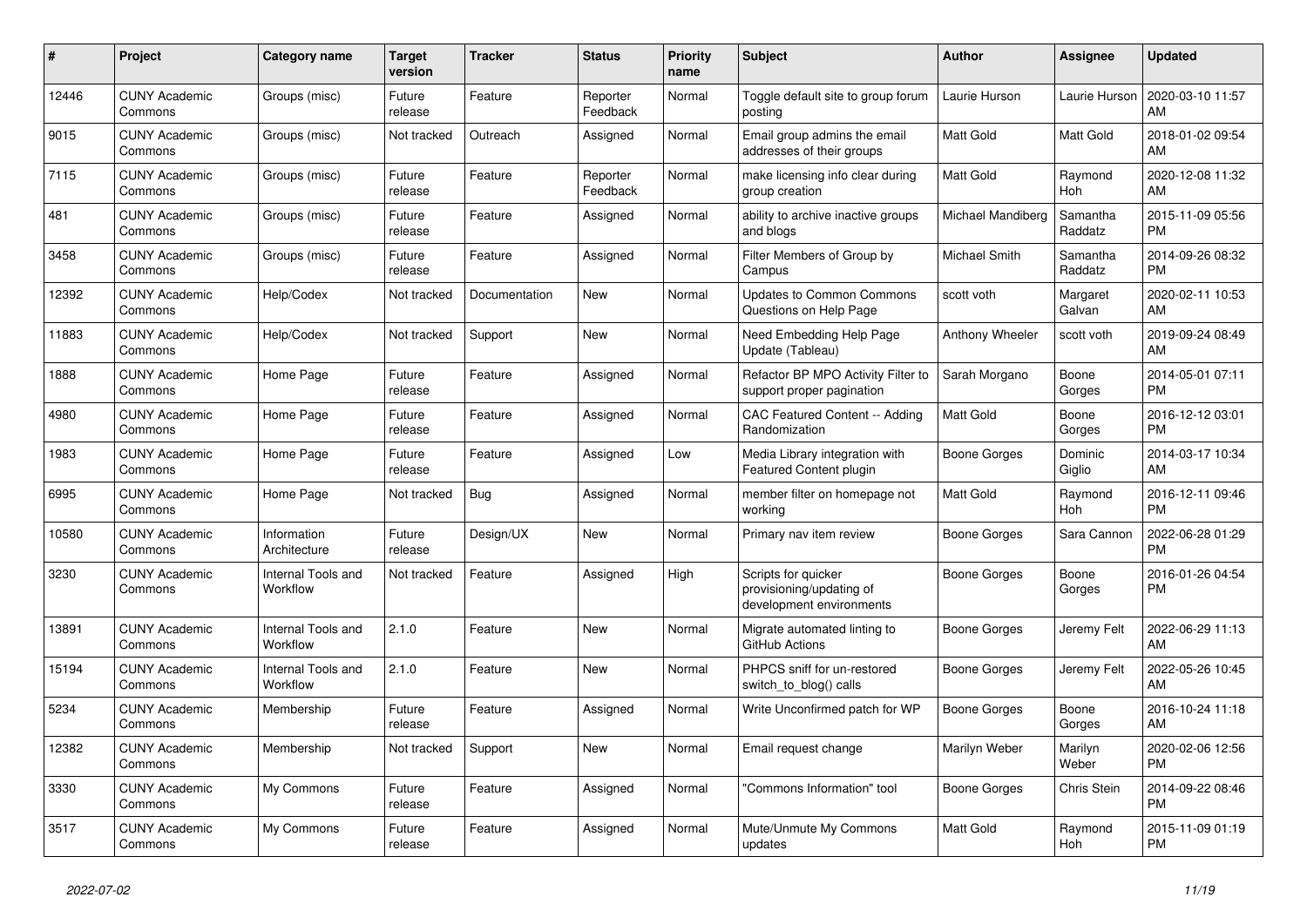| #     | <b>Project</b>                  | Category name           | <b>Target</b><br>version | <b>Tracker</b> | <b>Status</b>        | <b>Priority</b><br>name | <b>Subject</b>                                                                             | <b>Author</b>           | Assignee        | <b>Updated</b>                |
|-------|---------------------------------|-------------------------|--------------------------|----------------|----------------------|-------------------------|--------------------------------------------------------------------------------------------|-------------------------|-----------------|-------------------------------|
| 3536  | <b>CUNY Academic</b><br>Commons | My Commons              | Future<br>release        | Feature        | Assigned             | Normal                  | Infinite Scroll on My Commons<br>page                                                      | <b>Matt Gold</b>        | Raymond<br>Hoh  | 2015-04-13 04:42<br><b>PM</b> |
| 3577  | <b>CUNY Academic</b><br>Commons | My Commons              | Future<br>release        | Design/UX      | Assigned             | Normal                  | Replies to items in My Commons                                                             | <b>Matt Gold</b>        | Raymond<br>Hoh  | 2015-04-09 05:19<br><b>PM</b> |
| 4535  | <b>CUNY Academic</b><br>Commons | My Commons              | Future<br>release        | Bug            | <b>New</b>           | Low                     | My Commons filter issue                                                                    | scott voth              | Raymond<br>Hoh  | 2015-09-01 11:17<br>AM        |
| 3565  | <b>CUNY Academic</b><br>Commons | My Commons              | Not tracked              | Documentation  | New                  | Normal                  | Load Newest inconsistencies                                                                | Chris Stein             | scott voth      | 2015-11-09 01:16<br><b>PM</b> |
| 9895  | <b>CUNY Academic</b><br>Commons | Onboarding              | Future<br>release        | Feature        | Assigned             | Normal                  | Add "Accept Invitation"<br>link/button/function to Group<br>and/or Site invitation emails? | Luke Waltzer            | Boone<br>Gorges | 2018-06-07 12:42<br><b>PM</b> |
| 9028  | <b>CUNY Academic</b><br>Commons | Onboarding              | Future<br>release        | Feature        | Assigned             | Normal                  | suggest groups to new members<br>during the registration process                           | <b>Matt Gold</b>        | Chris Stein     | 2018-10-24 12:34<br><b>PM</b> |
| 8440  | <b>CUNY Academic</b><br>Commons | Onboarding              | Not tracked              | Bug            | <b>New</b>           | Normal                  | Create Test Email Accounts for<br><b>Onboarding Project</b>                                | Stephen Real            | Stephen Real    | 2017-08-01 09:49<br><b>PM</b> |
| 5955  | <b>CUNY Academic</b><br>Commons | Outreach                | Future<br>release        | Feature        | Assigned             | Normal                  | Create auto-newsletter for<br>commons members                                              | <b>Matt Gold</b>        | Luke Waltzer    | 2016-08-30 10:34<br>AM        |
| 10794 | <b>CUNY Academic</b><br>Commons | Performance             | Not tracked              | Bug            | New                  | Normal                  | Memcached connection<br>occasionally breaks                                                | Boone Gorges            | Boone<br>Gorges | 2018-12-06 03:30<br><b>PM</b> |
| 14908 | <b>CUNY Academic</b><br>Commons | Performance             |                          | Bug            | New                  | Normal                  | Stale object cache on cdev                                                                 | Raymond Hoh             | Boone<br>Gorges | 2021-12-07 09:45<br>AM        |
| 15242 | <b>CUNY Academic</b><br>Commons | Performance             | Not tracked              | Bug            | Reporter<br>Feedback | Normal                  | Slugist site                                                                               | Raffi<br>Khatchadourian | Boone<br>Gorges | 2022-02-07 11:14<br>AM        |
| 14787 | <b>CUNY Academic</b><br>Commons | <b>Plugin Packages</b>  | Future<br>release        | Feature        | <b>New</b>           | Normal                  | Creating a "Design" plugin<br>package                                                      | Laurie Hurson           | scott voth      | 2022-04-27 04:56<br><b>PM</b> |
| 2013  | <b>CUNY Academic</b><br>Commons | <b>Public Portfolio</b> | Future<br>release        | Feature        | Assigned             | Low                     | Have Profile Privacy Options show   Matt Gold<br>up only for filled-in fields              |                         | Boone<br>Gorges | 2015-11-09 06:09<br><b>PM</b> |
| 2753  | <b>CUNY Academic</b><br>Commons | Public Portfolio        | Future<br>release        | Feature        | New                  | Normal                  | Create actual actual tagification in<br>academic interests and other<br>fields             | Micki Kaufman           | Boone<br>Gorges | 2015-01-05 08:52<br><b>PM</b> |
| 3042  | <b>CUNY Academic</b><br>Commons | <b>Public Portfolio</b> | Future<br>release        | Feature        | Assigned             | Normal                  | Browsing member interests                                                                  | <b>Matt Gold</b>        | Boone<br>Gorges | 2015-03-21 09:04<br><b>PM</b> |
| 3048  | <b>CUNY Academic</b><br>Commons | <b>Public Portfolio</b> | Future<br>release        | Feature        | <b>New</b>           | Low                     | Images for rich text profile fields                                                        | Boone Gorges            | Boone<br>Gorges | 2014-02-19 12:56<br><b>PM</b> |
| 3220  | <b>CUNY Academic</b><br>Commons | <b>Public Portfolio</b> | Future<br>release        | Feature        | Assigned             | Normal                  | Add indent/outdent option to<br>Formatting Buttons on Profile<br>Page                      | <b>Matt Gold</b>        | Boone<br>Gorges | 2014-05-21 10:39<br><b>PM</b> |
| 3768  | <b>CUNY Academic</b><br>Commons | Public Portfolio        | Future<br>release        | Feature        | Assigned             | Normal                  | Institutions/Past positions on<br>public portfolios                                        | Matt Gold               | Boone<br>Gorges | 2018-04-23 10:44<br>AM        |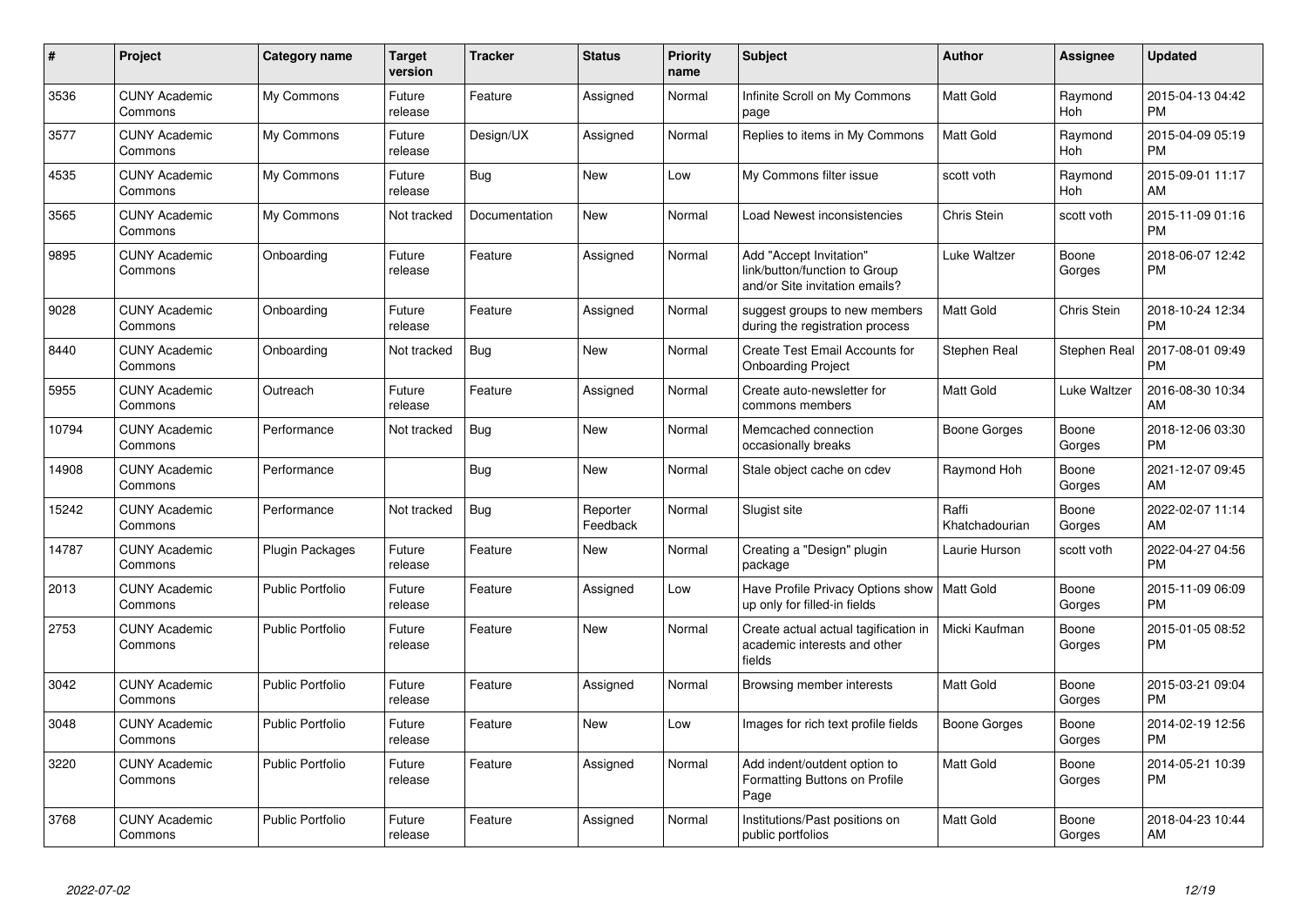| $\#$  | Project                         | <b>Category name</b>    | <b>Target</b><br>version | <b>Tracker</b> | <b>Status</b>        | Priority<br>name | <b>Subject</b>                                                      | <b>Author</b>       | <b>Assignee</b>     | <b>Updated</b>                |
|-------|---------------------------------|-------------------------|--------------------------|----------------|----------------------|------------------|---------------------------------------------------------------------|---------------------|---------------------|-------------------------------|
| 11496 | <b>CUNY Academic</b><br>Commons | <b>Public Portfolio</b> | 1.15.2                   | Support        | <b>New</b>           | Normal           | Replace Twitter Icon on Member<br>Portfolio page                    | scott voth          | Boone<br>Gorges     | 2019-06-06 01:03<br><b>PM</b> |
| 14184 | <b>CUNY Academic</b><br>Commons | <b>Public Portfolio</b> | Future<br>release        | Feature        | <b>New</b>           | Normal           | Centralized mechanism for storing<br>Campus affiliations            | <b>Boone Gorges</b> | Boone<br>Gorges     | 2022-01-04 11:35<br>AM        |
| 2832  | <b>CUNY Academic</b><br>Commons | <b>Public Portfolio</b> | Future<br>release        | Feature        | Assigned             | Normal           | Improve interface for (not)<br>auto-linking profile fields          | Boone Gorges        | Chris Stein         | 2015-01-05 08:52<br><b>PM</b> |
| 2881  | <b>CUNY Academic</b><br>Commons | <b>Public Portfolio</b> | Future<br>release        | Feature        | Assigned             | Normal           | Redesign the UX for Profiles                                        | Chris Stein         | Chris Stein         | 2016-10-13 12:45<br><b>PM</b> |
| 3770  | <b>CUNY Academic</b><br>Commons | <b>Public Portfolio</b> | Future<br>release        | Feature        | Assigned             | Normal           | Improve Layout/Formatting of<br>Positions Area on Public Portfolios | <b>Matt Gold</b>    | Chris Stein         | 2015-04-01 09:17<br><b>PM</b> |
| 5827  | <b>CUNY Academic</b><br>Commons | <b>Public Portfolio</b> | Future<br>release        | <b>Bug</b>     | Assigned             | Normal           | Academic Interests square bracket<br>links not working              | scott voth          | Chris Stein         | 2016-08-11 11:59<br><b>PM</b> |
| 10354 | <b>CUNY Academic</b><br>Commons | <b>Public Portfolio</b> | Future<br>release        | Feature        | New                  | Normal           | Opt out of Having a Profile Page                                    | scott voth          | Chris Stein         | 2020-05-12 10:43<br>AM        |
| 4253  | <b>CUNY Academic</b><br>Commons | <b>Public Portfolio</b> | Future<br>release        | Design/UX      | <b>New</b>           | Normal           | Encourage users to add portfolio<br>content                         | Samantha Raddatz    | Samantha<br>Raddatz | 2015-07-07 11:32<br>AM        |
| 4404  | <b>CUNY Academic</b><br>Commons | <b>Public Portfolio</b> | Future<br>release        | Design/UX      | Assigned             | Normal           | Change color of permissions info<br>on portfolio editing interface  | Matt Gold           | Samantha<br>Raddatz | 2015-08-11 05:28<br><b>PM</b> |
| 4622  | <b>CUNY Academic</b><br>Commons | <b>Public Portfolio</b> | Future<br>release        | Design/UX      | New                  | Normal           | <b>Profile Visibility Settings</b>                                  | Samantha Raddatz    | Samantha<br>Raddatz | 2015-09-21 12:18<br><b>PM</b> |
| 6014  | <b>CUNY Academic</b><br>Commons | Publicity               | Future<br>release        | Publicity      | Reporter<br>Feedback | Normal           | Google search listing                                               | Matt Gold           | Boone<br>Gorges     | 2016-09-21 03:48<br><b>PM</b> |
| 3509  | <b>CUNY Academic</b><br>Commons | Publicity               | 1.7                      | Publicity      | New                  | Normal           | Create 1.7 digital signage imagery                                  | Micki Kaufman       | Marilyn<br>Weber    | 2014-10-01 12:40<br><b>PM</b> |
| 3506  | <b>CUNY Academic</b><br>Commons | Publicity               | 1.7                      | Publicity      | New                  | Normal           | Prepare 1.7 email messaging                                         | Micki Kaufman       | Micki<br>Kaufman    | 2014-10-01 12:36<br><b>PM</b> |
| 3510  | <b>CUNY Academic</b><br>Commons | Publicity               | 1.7                      | Publicity      | Assigned             | Normal           | Post on the News Blog re: 'My<br>Commons'                           | Micki Kaufman       | Sarah<br>Morgano    | 2014-10-15 11:18<br>AM        |
| 3511  | <b>CUNY Academic</b><br>Commons | Publicity               | 1.7                      | Publicity      | Assigned             | Normal           | Social media for 1.7                                                | Micki Kaufman       | Sarah<br>Morgano    | 2014-10-14 03:32<br><b>PM</b> |
| 6115  | <b>CUNY Academic</b><br>Commons | Publicity               | Not tracked              | Feature        | Assigned             | Normal           | create digital signage for GC                                       | Matt Gold           | scott voth          | 2016-10-11 10:09<br><b>PM</b> |
| 12247 | <b>CUNY Academic</b><br>Commons | Publicity               | Not tracked              | Support        | New                  | Normal           | Screenshot of First Commons<br>Homepage                             | scott voth          | scott voth          | 2020-01-14 12:08<br><b>PM</b> |
| 9643  | <b>CUNY Academic</b><br>Commons | Publicity               | Not tracked              | Feature        | New                  | Normal           | Create a page on the Commons<br>for logos etc.                      | Stephen Real        | Stephen Real        | 2018-04-24 10:53<br>AM        |
| 11945 | CUNY Academic<br>Commons        | Reckoning               | Future<br>release        | Feature        | Reporter<br>Feedback | Normal           | Add Comments bubble to<br>Reckoning views                           | Boone Gorges        | Boone<br>Gorges     | 2019-11-12 05:14<br><b>PM</b> |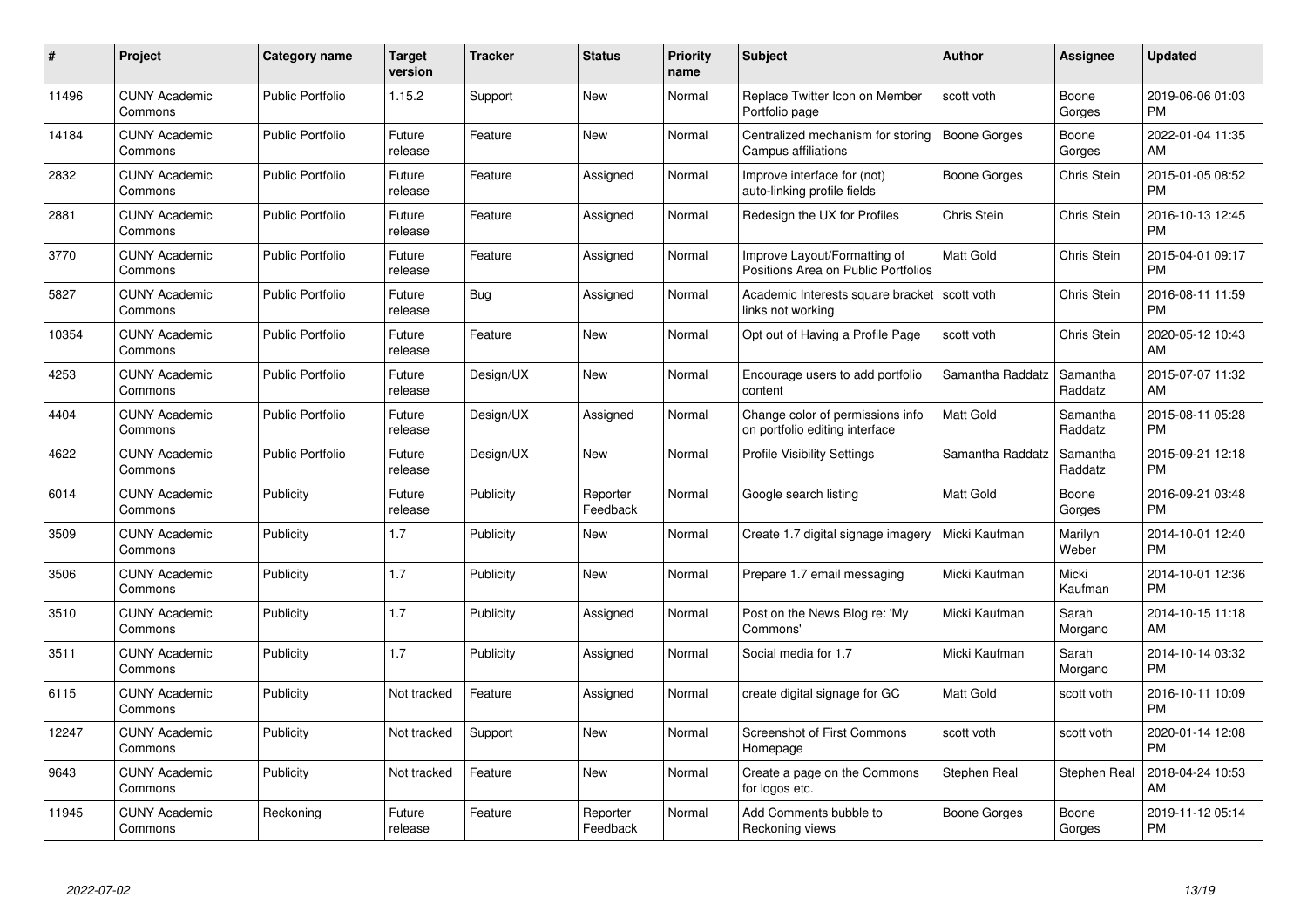| $\#$  | Project                         | <b>Category name</b>     | Target<br>version | <b>Tracker</b> | <b>Status</b>        | Priority<br>name | <b>Subject</b>                                                           | <b>Author</b>    | <b>Assignee</b>     | <b>Updated</b>                |
|-------|---------------------------------|--------------------------|-------------------|----------------|----------------------|------------------|--------------------------------------------------------------------------|------------------|---------------------|-------------------------------|
| 3615  | <b>CUNY Academic</b><br>Commons | Redmine                  | Not tracked       | Feature        | <b>New</b>           | Low              | Create Redmine issues via email                                          | Dominic Giglio   | Boone<br>Gorges     | 2017-11-16 11:36<br>AM        |
| 940   | <b>CUNY Academic</b><br>Commons | Redmine                  | Future<br>release | Feature        | Assigned             | Low              | Communication with users after<br>releases                               | <b>Matt Gold</b> | Dominic<br>Giglio   | 2012-09-09 04:36<br><b>PM</b> |
| 10273 | <b>CUNY Academic</b><br>Commons | Registration             | Not tracked       | Support        | Reporter<br>Feedback | Normal           | users combining CF and campus<br>address                                 | Marilyn Weber    |                     | 2019-09-18 10:58<br>AM        |
| 11860 | <b>CUNY Academic</b><br>Commons | Registration             | Future<br>release | Feature        | <b>New</b>           | Normal           | <b>Ensure Students Are Aware They</b><br>Can Use Aliases At Registration | scott voth       |                     | 2019-09-24 08:46<br>AM        |
| 370   | <b>CUNY Academic</b><br>Commons | Registration             | Future<br>release | Feature        | Assigned             | High             | <b>Guest Accounts</b>                                                    | Matt Gold        | Matt Gold           | 2015-04-09 09:33<br><b>PM</b> |
| 308   | <b>CUNY Academic</b><br>Commons | Registration             | Future<br>release | Feature        | <b>New</b>           | Normal           | Group recommendations for<br>signup process                              | Boone Gorges     | Samantha<br>Raddatz | 2015-11-09 05:07<br><b>PM</b> |
| 5225  | <b>CUNY Academic</b><br>Commons | Registration             | Future<br>release | Feature        | Assigned             | Normal           | On-boarding Issues                                                       | Luke Waltzer     | Samantha<br>Raddatz | 2016-02-12 02:58<br><b>PM</b> |
| 3369  | <b>CUNY Academic</b><br>Commons | Reply By Email           | Not tracked       | Outreach       | Hold                 | Normal           | Release reply by email to WP<br>plugin directory                         | <b>Matt Gold</b> | Raymond<br>Hoh      | 2016-03-01 12:46<br><b>PM</b> |
| 6671  | <b>CUNY Academic</b><br>Commons | Reply By Email           | Not tracked       | <b>Bug</b>     | Assigned             | Normal           | "Post too often" RBE error<br>message                                    | <b>Matt Gold</b> | Raymond<br>Hoh      | 2016-11-11 09:55<br>AM        |
| 8976  | <b>CUNY Academic</b><br>Commons | Reply By Email           | Not tracked       | Feature        | Assigned             | Normal           | Package RBE new topics posting?                                          | <b>Matt Gold</b> | Raymond<br>Hoh      | 2017-12-04 02:34<br><b>PM</b> |
| 8991  | <b>CUNY Academic</b><br>Commons | Reply By Email           | Not tracked       | Bug            | Hold                 | Normal           | RBE duplicate email message<br>issue                                     | Matt Gold        | Raymond<br>Hoh      | 2018-02-18 08:53<br><b>PM</b> |
| 13430 | <b>CUNY Academic</b><br>Commons | Reply By Email           | Not tracked       | Bug            | New                  | Normal           | Delay in RBE                                                             | Luke Waltzer     | Raymond<br>Hoh      | 2020-10-13 11:16<br>AM        |
| 16177 | <b>CUNY Academic</b><br>Commons | Reply By Email           |                   | Bug            | New                  | Normal           | Switch to Inbound mode for RBE                                           | Raymond Hoh      | Raymond<br>Hoh      | 2022-05-30 04:32<br><b>PM</b> |
| 3002  | <b>CUNY Academic</b><br>Commons | Search                   | Future<br>release | Feature        | Assigned             | Normal           | Overhaul CAC search by using<br>external search appliance                | Boone Gorges     | Boone<br>Gorges     | 2020-07-15 03:05<br><b>PM</b> |
| 3662  | <b>CUNY Academic</b><br>Commons | <b>SEO</b>               | Future<br>release | Feature        | Assigned             | Normal           | Duplicate Content/SEO/Google<br>issues                                   | Matt Gold        | Raymond<br>Hoh      | 2015-04-13 04:37<br><b>PM</b> |
| 9729  | <b>CUNY Academic</b><br>Commons | <b>SEO</b>               | Not tracked       | Support        | New                  | Normal           | 503 Errors showing on<br>newlaborforum.cuny.edu                          | Diane Krauthamer | Raymond<br>Hoh      | 2018-05-22 04:48<br><b>PM</b> |
| 13048 | <b>CUNY Academic</b><br>Commons | Shortcodes and<br>embeds | Future<br>release | Feature        | New                  | Normal           | Jupyter Notebooks support                                                | Boone Gorges     |                     | 2020-07-14 11:46<br>AM        |
| 13331 | <b>CUNY Academic</b><br>Commons | Site cloning             | Future<br>release | Bug            | New                  | Normal           | Combine Site Template and Clone<br>operations                            | Boone Gorges     | Jeremy Felt         | 2021-11-19 12:39<br><b>PM</b> |
| 5199  | <b>CUNY Academic</b><br>Commons | Social Paper             | Future<br>release | Feature        | <b>New</b>           | Normal           | add tables to the SP editor                                              | Marilyn Weber    |                     | 2016-10-24 11:27<br>AM        |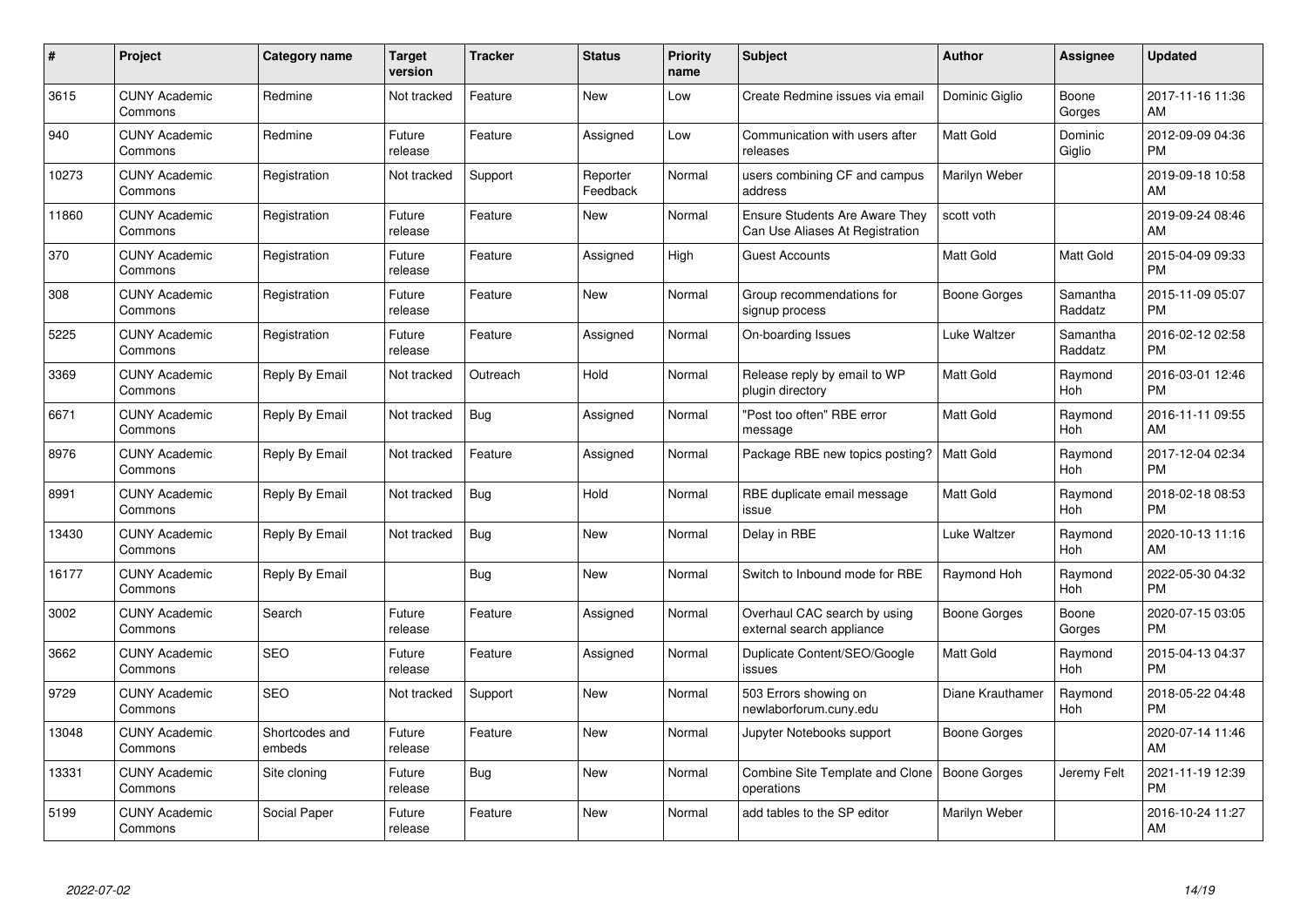| #     | Project                         | <b>Category name</b>    | <b>Target</b><br>version | <b>Tracker</b> | <b>Status</b>        | <b>Priority</b><br>name | <b>Subject</b>                                                                                                                                        | Author                  | <b>Assignee</b>     | <b>Updated</b>                |
|-------|---------------------------------|-------------------------|--------------------------|----------------|----------------------|-------------------------|-------------------------------------------------------------------------------------------------------------------------------------------------------|-------------------------|---------------------|-------------------------------|
| 5205  | <b>CUNY Academic</b><br>Commons | Social Paper            | Future<br>release        | Feature        | New                  | Normal                  | Social Paper folders                                                                                                                                  | Marilyn Weber           |                     | 2016-02-11 10:24<br><b>PM</b> |
| 5488  | <b>CUNY Academic</b><br>Commons | Social Paper            | Future<br>release        | Bug            | New                  | Normal                  | Add a "last edited by" field to<br>Social Paper group directories                                                                                     | Boone Gorges            |                     | 2016-04-21 10:05<br><b>PM</b> |
| 5489  | <b>CUNY Academic</b><br>Commons | Social Paper            | Future<br>release        | Feature        | New                  | Normal                  | Asc/desc sorting for Social Paper<br>directories                                                                                                      | Boone Gorges            |                     | 2016-04-21 10:06<br><b>PM</b> |
| 13975 | <b>CUNY Academic</b><br>Commons | Social Paper            | Not tracked              | Support        | Reporter<br>Feedback | Normal                  | can't approve comments on Social<br>Paper paper                                                                                                       | Marilyn Weber           |                     | 2021-02-12 09:33<br>AM        |
| 5052  | <b>CUNY Academic</b><br>Commons | Social Paper            | Future<br>release        | Feature        | New                  | Low                     | Sentence by sentence or line by<br>line comments (SP suggestion #3)                                                                                   | Marilyn Weber           | Boone<br>Gorges     | 2016-02-11 10:24<br><b>PM</b> |
| 5182  | <b>CUNY Academic</b><br>Commons | Social Paper            | Future<br>release        | Design/UX      | New                  | Normal                  | "Publishing" a private paper on<br>social paper?                                                                                                      | Raffi<br>Khatchadourian | Boone<br>Gorges     | 2016-10-13 04:12<br><b>PM</b> |
| 7663  | <b>CUNY Academic</b><br>Commons | Social Paper            | Future<br>release        | Bug            | New                  | Normal                  | Social Paper notifications not<br>formatted correctly on secondary<br>sites                                                                           | Boone Gorges            | Boone<br>Gorges     | 2018-04-16 03:52<br>PM        |
| 7981  | <b>CUNY Academic</b><br>Commons | Social Paper            | Future<br>release        | Bug            | New                  | Normal                  | Social Paper comments should<br>not go to spam                                                                                                        | Luke Waltzer            | Boone<br>Gorges     | 2018-04-16 03:52<br><b>PM</b> |
| 8898  | <b>CUNY Academic</b><br>Commons | Social Paper            | Not tracked              | Feature        | Assigned             | Normal                  | Usage data on docs and social<br>paper                                                                                                                | <b>Matt Gold</b>        | <b>Matt Gold</b>    | 2017-11-16 11:32<br>AM        |
| 5282  | <b>CUNY Academic</b><br>Commons | Social Paper            | Future<br>release        | <b>Bug</b>     | New                  | Normal                  | Replying via email directs to paper<br>but not individual comment.                                                                                    | Marilyn Weber           | Raymond<br>Hoh      | 2016-03-02 01:48<br><b>PM</b> |
| 5050  | <b>CUNY Academic</b><br>Commons | Social Paper            | Future<br>release        | Feature        | New                  | Low                     | Making comments visible in SP<br>editing mode (SP suggestion #1)                                                                                      | Marilyn Weber           | Samantha<br>Raddatz | 2019-09-17 11:10<br><b>PM</b> |
| 5053  | <b>CUNY Academic</b><br>Commons | Social Paper            | Future<br>release        | Feature        | <b>New</b>           | Low                     | Scrollable menu to add readers<br>(SP suggestion #4)                                                                                                  | Marilyn Weber           | Samantha<br>Raddatz | 2016-04-21 05:21<br><b>PM</b> |
| 5058  | <b>CUNY Academic</b><br>Commons | Social Paper            | Future<br>release        | Feature        | New                  | Low                     | Can there be a clearer signal that<br>even when comments have<br>already been made you add<br>comments by clicking on the side?<br>(SP suggestion #5) | Marilyn Weber           | Samantha<br>Raddatz | 2016-02-11 10:24<br>PM        |
| 5183  | <b>CUNY Academic</b><br>Commons | Social Paper            | Future<br>release        | Design/UX      | New                  | Normal                  | Creating a new paper when<br>viewing an existing paper                                                                                                | Raffi<br>Khatchadourian | Samantha<br>Raddatz | 2016-02-02 12:09<br><b>PM</b> |
| 5397  | <b>CUNY Academic</b><br>Commons | Social Paper            | Future<br>release        | Feature        | New                  | Normal                  | frustrating to have to<br>enable/disable in SP                                                                                                        | Marilyn Weber           | Samantha<br>Raddatz | 2016-04-20 03:39<br>PM        |
| 6426  | <b>CUNY Academic</b><br>Commons | Spam/Spam<br>Prevention | Future<br>release        | Feature        | Assigned             | Normal                  | Force captcha on all comments?                                                                                                                        | Matt Gold               | <b>Tahir Butt</b>   | 2016-10-24 02:06<br><b>PM</b> |
| 8666  | <b>CUNY Academic</b><br>Commons | Teaching                | Not tracked              | Documentation  | Assigned             | Normal                  | Create Teaching on the Commons   Matt Gold<br>Resource Page                                                                                           |                         | Laurie Hurson       | 2019-09-23 03:16<br><b>PM</b> |
| 3090  | <b>CUNY Academic</b><br>Commons | Twitter page            | Future<br>release        | Feature        | Assigned             | Normal                  | Prevent Retweets from showing<br>up on Commons twitter page                                                                                           | Matt Gold               | <b>Tahir Butt</b>   | 2016-10-24 11:31<br>AM        |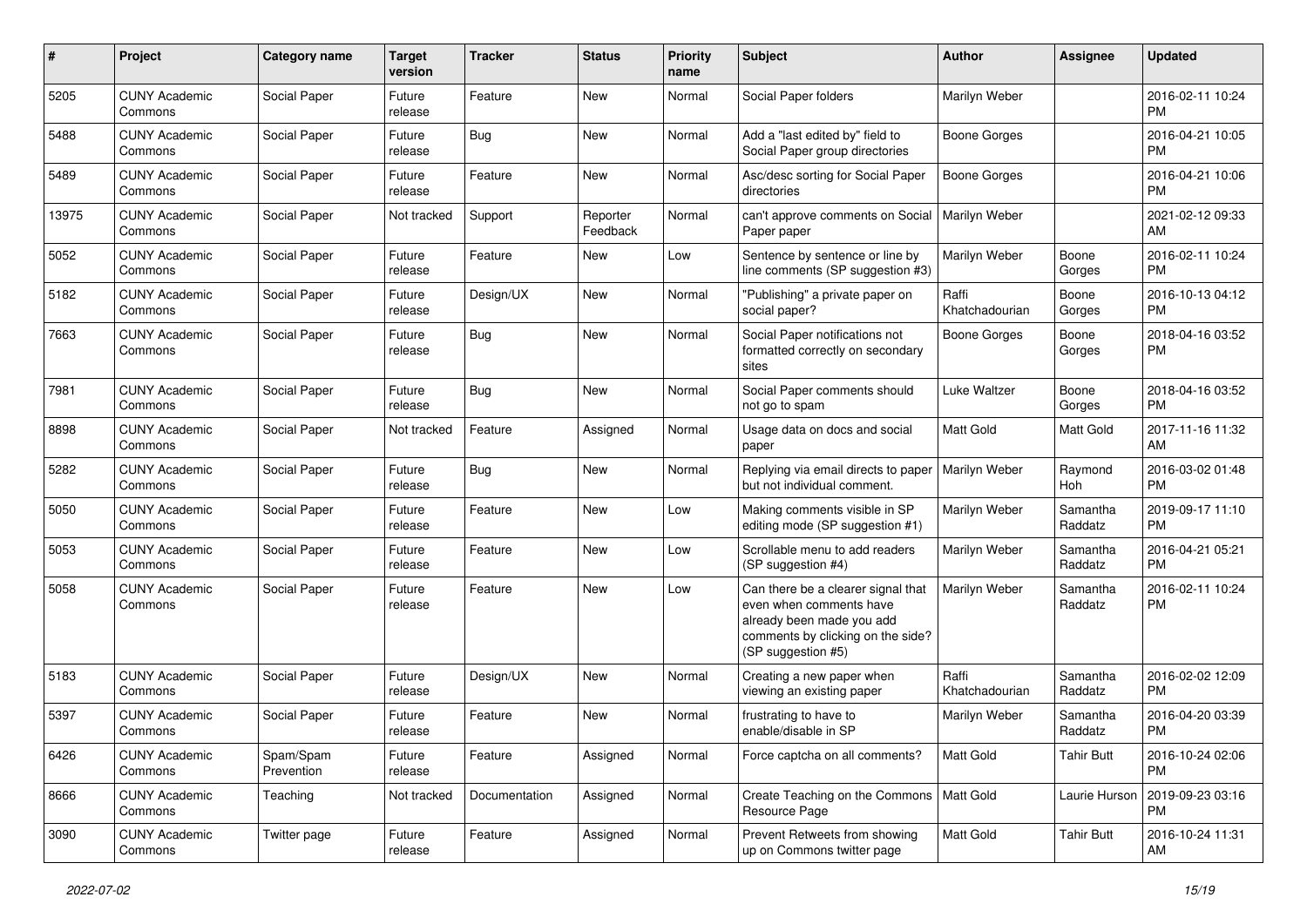| #     | Project                         | <b>Category name</b> | <b>Target</b><br>version | <b>Tracker</b> | <b>Status</b>        | <b>Priority</b><br>name | <b>Subject</b>                                                                                               | <b>Author</b>    | <b>Assignee</b>     | <b>Updated</b>                |
|-------|---------------------------------|----------------------|--------------------------|----------------|----------------------|-------------------------|--------------------------------------------------------------------------------------------------------------|------------------|---------------------|-------------------------------|
| 6298  | <b>CUNY Academic</b><br>Commons | User Experience      | Not tracked              | Design/UX      | Assigned             | Normal                  | Examine data from survey                                                                                     | <b>Matt Gold</b> | Margaret<br>Galvan  | 2016-10-14 12:16<br><b>PM</b> |
| 3473  | <b>CUNY Academic</b><br>Commons | User Experience      | Future<br>release        | Feature        | Assigned             | Normal                  | Commons profile: Add help info<br>about "Positions" replacing "title"                                        | Keith Miyake     | Samantha<br>Raddatz | 2015-11-09 02:28<br><b>PM</b> |
| 4661  | <b>CUNY Academic</b><br>Commons | User Experience      | Future<br>release        | <b>Bug</b>     | Assigned             | Normal                  | Simplify Events text                                                                                         | Matt Gold        | Samantha<br>Raddatz | 2015-10-02 09:06<br><b>PM</b> |
| 4222  | <b>CUNY Academic</b><br>Commons | User Experience      | Future<br>release        | Design/UX      | New                  | Normal                  | Add information to 'Delete<br>Account' page                                                                  | Samantha Raddatz | scott voth          | 2015-06-26 11:35<br>AM        |
| 5316  | <b>CUNY Academic</b><br>Commons | User Experience      | Future<br>release        | Feature        | Assigned             | Normal                  | Prompt user email address<br>updates                                                                         | <b>Matt Gold</b> | Stephen Real        | 2016-12-21 03:30<br><b>PM</b> |
| 8675  | <b>CUNY Academic</b><br>Commons | User Onboarding      | Future<br>release        | Bug            | Reporter<br>Feedback | Low                     | Add new User search screen calls<br>for the input of email address but<br>doesn't work with one              | Paul Hebert      | Boone<br>Gorges     | 2017-10-11 11:17<br>AM        |
| 9941  | <b>CUNY Academic</b><br>Commons | Wiki                 | Not tracked              | Support        | Assigned             | Normal                  | Wiki functionality                                                                                           | <b>Matt Gold</b> | Boone<br>Gorges     | 2018-06-26 10:57<br>AM        |
| 11386 | <b>CUNY Academic</b><br>Commons | WordPress - Media    | Not tracked              | Support        | Reporter<br>Feedback | Normal                  | disappearing images                                                                                          | scott voth       | Boone<br>Gorges     | 2019-05-14 10:32<br>AM        |
| 11449 | <b>CUNY Academic</b><br>Commons | WordPress - Media    | Not tracked              | Support        | Reporter<br>Feedback | Normal                  | Cloning Media Library for JITP<br>from Staging to Production Site                                            | Patrick DeDauw   | Boone<br>Gorges     | 2019-05-13 12:00<br><b>PM</b> |
| 14483 | <b>CUNY Academic</b><br>Commons | WordPress - Media    | Not tracked              | Bug            | Reporter<br>Feedback | Normal                  | Wordpress PDF Embed Stopped<br>Working after JITP Media Clone                                                | Patrick DeDauw   | Boone<br>Gorges     | 2021-05-20 01:51<br><b>PM</b> |
| 6332  | <b>CUNY Academic</b><br>Commons | WordPress (misc)     | Future<br>release        | Feature        | New                  | Normal                  | Allow uploaded files to be marked<br>as private in an ad hoc way                                             | Boone Gorges     |                     | 2016-10-17 11:41<br><b>PM</b> |
| 6755  | <b>CUNY Academic</b><br>Commons | WordPress (misc)     | Future<br>release        | Bug            | <b>New</b>           | Normal                  | Cannot Deactivate Plugin                                                                                     | Laura Kane       |                     | 2016-11-16 01:12<br><b>PM</b> |
| 10380 | <b>CUNY Academic</b><br>Commons | WordPress (misc)     | Future<br>release        | Feature        | In Progress          | Normal                  | Remove blacklisted plugins                                                                                   | Boone Gorges     |                     | 2022-04-26 12:00<br><b>PM</b> |
| 11024 | <b>CUNY Academic</b><br>Commons | WordPress (misc)     | Future<br>release        | Bug            | <b>New</b>           | Normal                  | Subsites should not show "you<br>should update your .htaccess<br>now" notice after permalink setting<br>save | Boone Gorges     |                     | 2019-01-28 01:35<br><b>PM</b> |
| 11843 | <b>CUNY Academic</b><br>Commons | WordPress (misc)     | Future<br>release        | Design/UX      | <b>New</b>           | Normal                  | Tweaking the Gutenberg Editor<br>Interface                                                                   | Laurie Hurson    |                     | 2022-04-26 12:00<br><b>PM</b> |
| 14074 | <b>CUNY Academic</b><br>Commons | WordPress (misc)     | Not tracked              | Support        | Reporter<br>Feedback | Normal                  | page password protection problem                                                                             | Marilyn Weber    |                     | 2021-03-02 11:03<br>AM        |
| 16255 | <b>CUNY Academic</b><br>Commons | WordPress (misc)     |                          | Bug            | <b>New</b>           | Normal                  | Need to define 'MULTISITE'<br>constant in wp-config.php                                                      | Raymond Hoh      |                     | 2022-06-19 09:31<br>AM        |
| 287   | <b>CUNY Academic</b><br>Commons | WordPress (misc)     | Future<br>release        | Feature        | Assigned             | Normal                  | Create troubleshooting tool for<br>account sign-up                                                           | <b>Matt Gold</b> | Boone<br>Gorges     | 2015-11-09 06:17<br><b>PM</b> |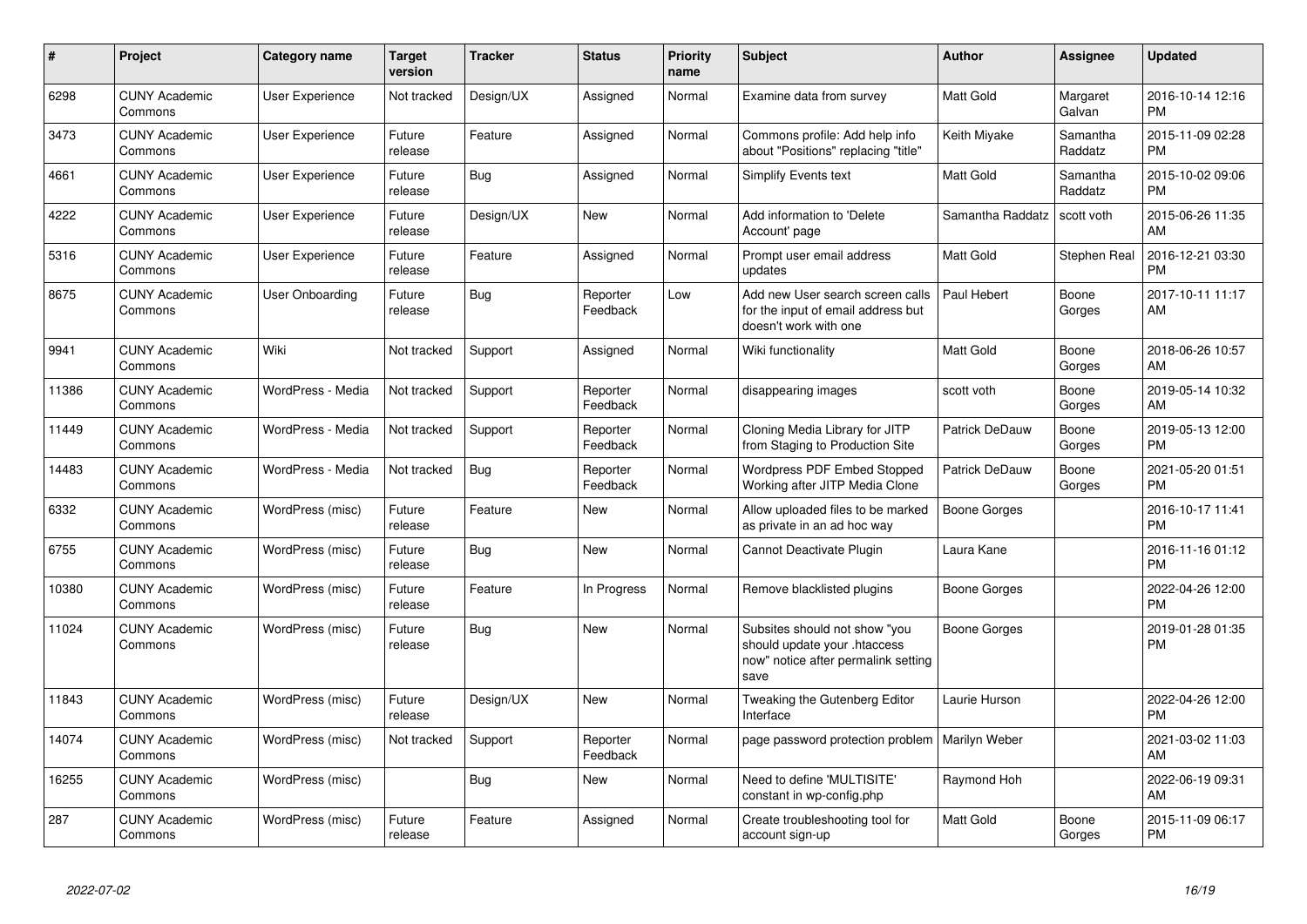| #     | Project                         | <b>Category name</b>     | Target<br>version | <b>Tracker</b> | <b>Status</b>        | <b>Priority</b><br>name | <b>Subject</b>                                                                     | <b>Author</b>           | Assignee            | <b>Updated</b>                |
|-------|---------------------------------|--------------------------|-------------------|----------------|----------------------|-------------------------|------------------------------------------------------------------------------------|-------------------------|---------------------|-------------------------------|
| 1508  | <b>CUNY Academic</b><br>Commons | WordPress (misc)         | Future<br>release | Feature        | Assigned             | Normal                  | Share login cookies across<br>mapped domains                                       | Boone Gorges            | Boone<br>Gorges     | 2012-07-02 12:12<br><b>PM</b> |
| 3759  | <b>CUNY Academic</b><br>Commons | WordPress (misc)         | Future<br>release | Feature        | Assigned             | Normal                  | Review Interface for Adding Users<br>to Blogs                                      | Matt Gold               | Boone<br>Gorges     | 2015-03-24 05:52<br><b>PM</b> |
| 10040 | <b>CUNY Academic</b><br>Commons | WordPress (misc)         | Not tracked       | <b>Bug</b>     | Reporter<br>Feedback | Normal                  | User doesn't see full list of themes                                               | <b>Matt Gold</b>        | Boone<br>Gorges     | 2018-07-25 10:12<br>AM        |
| 13835 | <b>CUNY Academic</b><br>Commons | WordPress (misc)         | Future<br>release | Feature        | <b>New</b>           | Normal                  | Allow OneSearch widget to have<br>'CUNY' as campus                                 | <b>Boone Gorges</b>     | Boone<br>Gorges     | 2021-11-19 12:39<br><b>PM</b> |
| 14113 | <b>CUNY Academic</b><br>Commons | WordPress (misc)         | Future<br>release | Bug            | Hold                 | Normal                  | Block Editor Not Working on this<br>page - Json error                              | scott voth              | Boone<br>Gorges     | 2021-03-05 11:01<br>AM        |
| 15767 | <b>CUNY Academic</b><br>Commons | WordPress (misc)         |                   | Support        | New                  | Normal                  | Site loading slowly                                                                | scott voth              | Boone<br>Gorges     | 2022-04-04 08:56<br><b>PM</b> |
| 365   | <b>CUNY Academic</b><br>Commons | WordPress (misc)         | Future<br>release | Feature        | Assigned             | Normal                  | <b>Create Mouseover Tooltips</b><br>throughout Site                                | <b>Matt Gold</b>        | <b>Chris Stein</b>  | 2015-11-09 06:18<br><b>PM</b> |
| 2167  | <b>CUNY Academic</b><br>Commons | WordPress (misc)         | Future<br>release | <b>Bug</b>     | Assigned             | Normal                  | <b>CAC-Livestream Plugin Issues</b>                                                | Michael Smith           | Dominic<br>Giglio   | 2015-01-02 03:06<br><b>PM</b> |
| 2175  | <b>CUNY Academic</b><br>Commons | WordPress (misc)         | Not tracked       | Support        | Assigned             | Normal                  | Subscibe 2 vs. Jetpack<br>subscription options                                     | local admin             | Matt Gold           | 2016-01-26 04:58<br><b>PM</b> |
| 3657  | <b>CUNY Academic</b><br>Commons | WordPress (misc)         | Not tracked       | Feature        | <b>New</b>           | Normal                  | Create alert for GC email<br>addresses                                             | Matt Gold               | Matt Gold           | 2016-04-14 11:29<br><b>PM</b> |
| 4388  | <b>CUNY Academic</b><br>Commons | WordPress (misc)         | Future<br>release | <b>Bug</b>     | Assigned             | Normal                  | Repeated request for<br>authentication.                                            | Alice.Lynn<br>McMichael | Raymond<br>Hoh      | 2015-08-11 07:35<br><b>PM</b> |
| 9346  | <b>CUNY Academic</b><br>Commons | WordPress (misc)         | Not tracked       | <b>Bug</b>     | New                  | Normal                  | Clone cetls.bmcc.cuny.edu for<br>development                                       | Owen Roberts            | Raymond<br>Hoh      | 2018-03-06 05:35<br><b>PM</b> |
| 11624 | <b>CUNY Academic</b><br>Commons | WordPress (misc)         | Not tracked       | Support        | <b>New</b>           | Normal                  | Change pages into posts or swap<br>database for a Commons site?                    | Stephen Klein           | Raymond<br>Hoh      | 2019-07-09 11:04<br>AM        |
| 14983 | <b>CUNY Academic</b><br>Commons | WordPress (misc)         | Not tracked       | Support        | Reporter<br>Feedback | Normal                  | "Read More" tag not working                                                        | Rebecca Krisel          | Raymond<br>Hoh      | 2021-11-23 01:17<br><b>PM</b> |
| 16245 | <b>CUNY Academic</b><br>Commons | WordPress (misc)         |                   | Bug            | Reporter<br>Feedback | Normal                  | Save Button missing on<br>WordPress Profile page                                   | scott voth              | Raymond<br>Hoh      | 2022-06-16 03:09<br><b>PM</b> |
| 1105  | <b>CUNY Academic</b><br>Commons | WordPress (misc)         | Future<br>release | Feature        | Assigned             | Normal                  | Rephrase Blog Privacy Options                                                      | <b>Matt Gold</b>        | Samantha<br>Raddatz | 2015-11-09 06:19<br><b>PM</b> |
| 636   | <b>CUNY Academic</b><br>Commons | WordPress (misc)         | Not tracked       | Support        | Assigned             | Normal                  | Create Lynda.com-like Table of<br>Contents for Prospective Tutorial<br>Screencasts | Matt Gold               | scott voth          | 2016-02-23 03:12<br>PM        |
| 364   | <b>CUNY Academic</b><br>Commons | <b>WordPress Plugins</b> | Future<br>release | Feature        | New                  | Normal                  | <b>Bulletin Board</b>                                                              | Matt Gold               |                     | 2015-01-05 08:50<br><b>PM</b> |
| 6356  | <b>CUNY Academic</b><br>Commons | <b>WordPress Plugins</b> | Future<br>release | <b>Bug</b>     | Reporter<br>Feedback | Low                     | Should Subscribe2 be<br>deprecated?                                                | Luke Waltzer            |                     | 2017-03-20 12:20<br><b>PM</b> |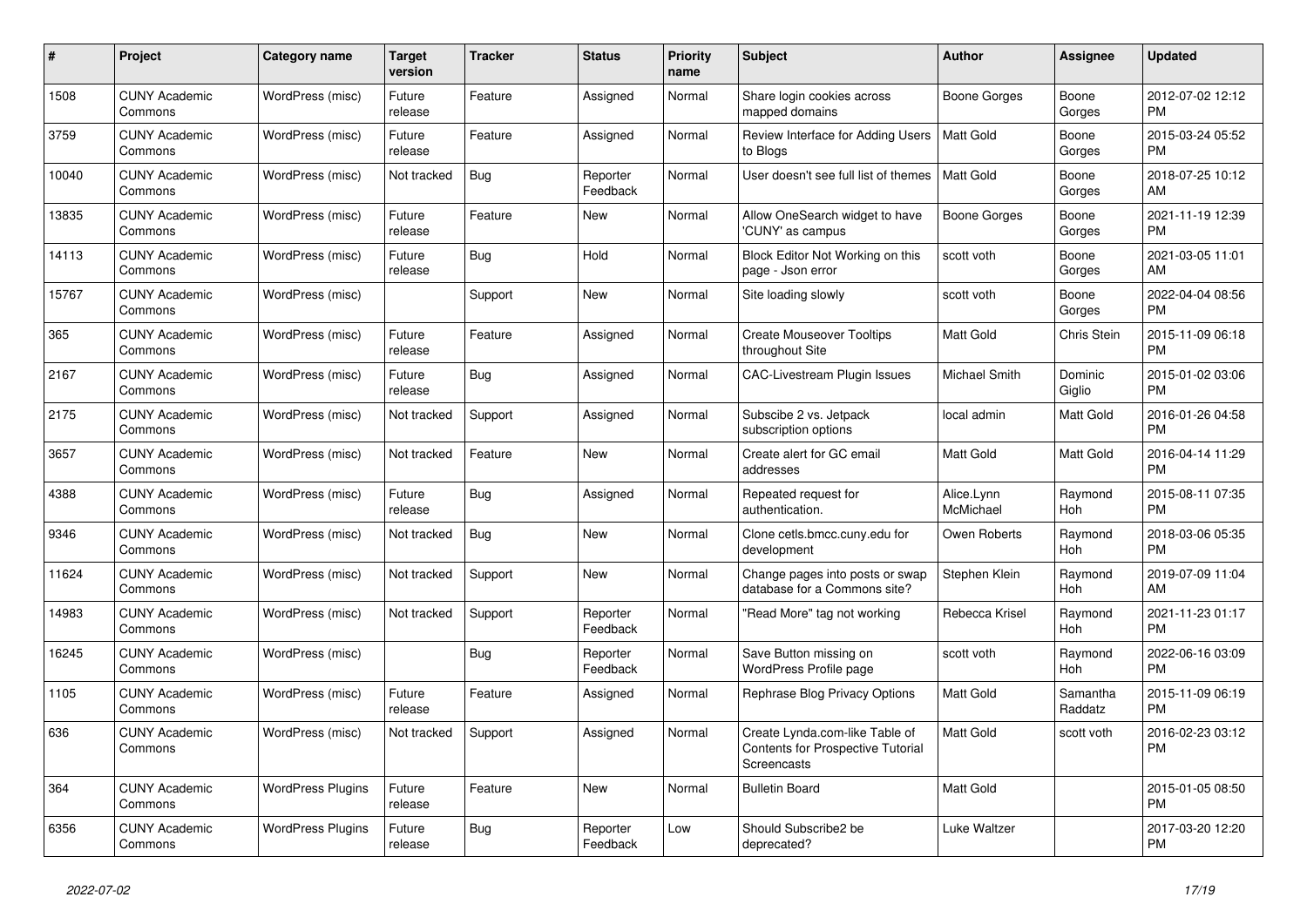| #     | Project                         | <b>Category name</b>     | <b>Target</b><br>version | <b>Tracker</b> | <b>Status</b>        | <b>Priority</b><br>name | <b>Subject</b>                                                     | <b>Author</b>           | Assignee          | <b>Updated</b>                |
|-------|---------------------------------|--------------------------|--------------------------|----------------|----------------------|-------------------------|--------------------------------------------------------------------|-------------------------|-------------------|-------------------------------|
| 11120 | <b>CUNY Academic</b><br>Commons | <b>WordPress Plugins</b> | Not tracked              | <b>Bug</b>     | Reporter<br>Feedback | Normal                  | Events Manager Events Not<br>Showing Up                            | Mark Webb               |                   | 2019-02-27 04:10<br><b>PM</b> |
| 11415 | <b>CUNY Academic</b><br>Commons | <b>WordPress Plugins</b> | Not tracked              | Bug            | Reporter<br>Feedback | Normal                  | Blog Subscriptions in Jetpack                                      | Laurie Hurson           |                   | 2019-05-14 10:34<br>AM        |
| 11788 | <b>CUNY Academic</b><br>Commons | <b>WordPress Plugins</b> | Future<br>release        | Support        | Reporter<br>Feedback | Normal                  | Plugin Request - Browse Aloud                                      | scott voth              |                   | 2019-09-24 08:42<br>AM        |
| 12573 | <b>CUNY Academic</b><br>Commons | <b>WordPress Plugins</b> | Future<br>release        | Bug            | New                  | Normal                  | <b>CommentPress Core Issues</b>                                    | scott voth              |                   | 2020-03-24 04:32<br><b>PM</b> |
| 16314 | <b>CUNY Academic</b><br>Commons | <b>WordPress Plugins</b> |                          | Feature        | <b>New</b>           | Normal                  | Install Multicollab plug-in?                                       | Raffi<br>Khatchadourian |                   | 2022-06-29 03:44<br><b>PM</b> |
| 658   | <b>CUNY Academic</b><br>Commons | <b>WordPress Plugins</b> | Future<br>release        | Feature        | Assigned             | Normal                  | Rebulid Sitewide Tag Suggestion                                    | <b>Matt Gold</b>        | Boone<br>Gorges   | 2015-01-05 08:47<br><b>PM</b> |
| 1562  | <b>CUNY Academic</b><br>Commons | <b>WordPress Plugins</b> | Future<br>release        | Feature        | Assigned             | Low                     | Play with NYT Collaborative<br><b>Authoring Tool</b>               | <b>Matt Gold</b>        | Boone<br>Gorges   | 2015-01-05 08:47<br><b>PM</b> |
| 2223  | <b>CUNY Academic</b><br>Commons | <b>WordPress Plugins</b> | Future<br>release        | Feature        | Assigned             | Low                     | Add Participad to the CUNY<br><b>Academic Commons</b>              | <b>Matt Gold</b>        | Boone<br>Gorges   | 2014-09-17 10:03<br><b>PM</b> |
| 9211  | <b>CUNY Academic</b><br>Commons | <b>WordPress Plugins</b> | Future<br>release        | Support        | Reporter<br>Feedback | Normal                  | Auto-Role Setting in Forum Plugin<br><b>Causing Some Confusion</b> | Luke Waltzer            | Boone<br>Gorges   | 2018-03-13 11:44<br>AM        |
| 9289  | <b>CUNY Academic</b><br>Commons | <b>WordPress Plugins</b> | Future<br>release        | Bug            | Reporter<br>Feedback | Normal                  | Email Users Plugin                                                 | Laurie Hurson           | Boone<br>Gorges   | 2018-10-24 12:34<br><b>PM</b> |
| 9515  | <b>CUNY Academic</b><br>Commons | <b>WordPress Plugins</b> | Not tracked              | <b>Bug</b>     | Reporter<br>Feedback | Normal                  | Text to Speech plugin - "More<br>Slowly" checkbox not working      | scott voth              | Boone<br>Gorges   | 2018-06-13 02:26<br><b>PM</b> |
| 9926  | <b>CUNY Academic</b><br>Commons | <b>WordPress Plugins</b> | Future<br>release        | <b>Bug</b>     | New                  | Normal                  | twitter-mentions-as-comments<br>cron jobs can run long             | Boone Gorges            | Boone<br>Gorges   | 2018-10-24 12:34<br><b>PM</b> |
| 9947  | <b>CUNY Academic</b><br>Commons | <b>WordPress Plugins</b> | Future<br>release        | Feature        | Reporter<br>Feedback | Normal                  | Install H5P quiz plugin                                            | Matt Gold               | Boone<br>Gorges   | 2018-09-11 11:01<br>AM        |
| 12121 | <b>CUNY Academic</b><br>Commons | <b>WordPress Plugins</b> | 2.0.3                    | Feature        | Reporter<br>Feedback | Normal                  | Embedding H5P Iframes on<br>Commons Site                           | Laurie Hurson           | Boone<br>Gorges   | 2022-06-29 11:32<br>AM        |
| 14987 | <b>CUNY Academic</b><br>Commons | <b>WordPress Plugins</b> | Future<br>release        | Bug            | New                  | Normal                  | Elementor update causes<br>database freeze-up                      | Boone Gorges            | Boone<br>Gorges   | 2021-11-29 12:02<br><b>PM</b> |
| 8078  | <b>CUNY Academic</b><br>Commons | <b>WordPress Plugins</b> | Future<br>release        | System Upgrade | Assigned             | Normal                  | <b>CommentPress Updates</b>                                        | Margaret Galvan         | Christian<br>Wach | 2017-05-08 03:49<br><b>PM</b> |
| 3691  | <b>CUNY Academic</b><br>Commons | <b>WordPress Plugins</b> | Future<br>release        | Bug            | New                  | Normal                  | <b>WPMU Domain Mapping</b><br>Debugging on cdev                    | Raymond Hoh             | Matt Gold         | 2014-12-12 09:04<br>AM        |
| 8498  | <b>CUNY Academic</b><br>Commons | <b>WordPress Plugins</b> | Future<br>release        | Feature        | <b>New</b>           | Low                     | <b>Gravity Forms Email Users</b>                                   | Raffi<br>Khatchadourian | Matt Gold         | 2017-10-13 12:58<br><b>PM</b> |
| 11545 | <b>CUNY Academic</b><br>Commons | <b>WordPress Plugins</b> | Not tracked              | Support        | <b>New</b>           | Normal                  | Twitter searches in WordPress                                      | Gina Cherry             | Matt Gold         | 2019-09-23 01:03<br>PM        |